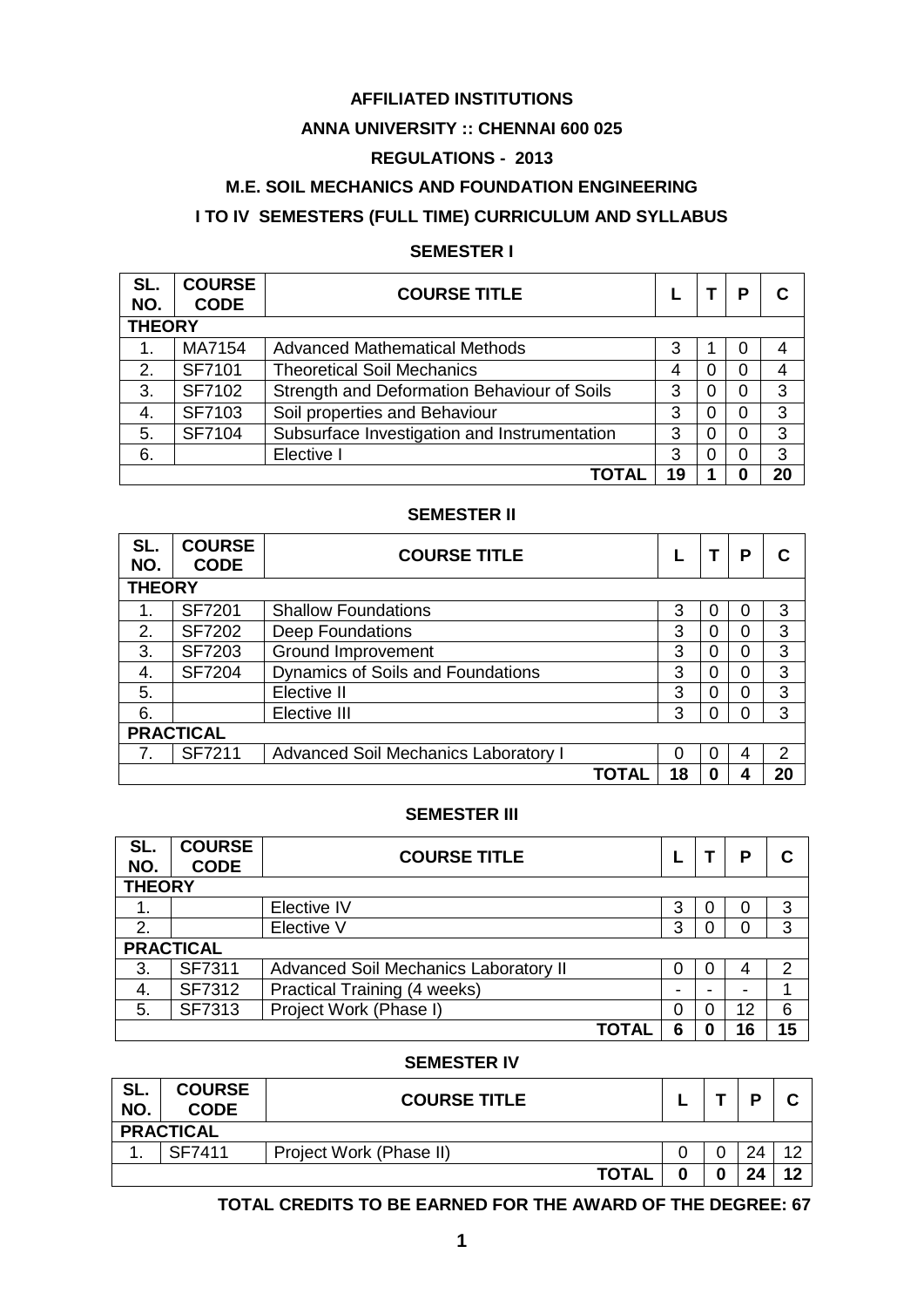# **LIST OF ELECTIVES**

# **SEMESTER I (Elective -I)**

| SL.<br>NO. | <b>COURSE</b><br><b>CODE</b> | <b>COURSE TITLE</b>                           |  |   |
|------------|------------------------------|-----------------------------------------------|--|---|
|            | <b>SF7001</b>                | Earth Pressure and Earth Retaining Structures |  |   |
|            | <b>SF7002</b>                | Rock mechanics in engineering practice        |  | າ |

# **SEMESTER II (Elective - II & III)**

| SL.<br>NO.     | <b>COURSE</b><br><b>CODE</b> | <b>COURSE TITLE</b>                    |   |   | Ρ |   |
|----------------|------------------------------|----------------------------------------|---|---|---|---|
| 3.             | <b>SF7003</b>                | Earth and Rock Fill Dams               | 3 |   |   | 3 |
| 4.             | <b>SF7004</b>                | <b>Reinforced Soil Structures</b>      | 3 | O | 0 | 3 |
| 5 <sub>1</sub> | <b>SF7005</b>                | Finite Element Method and Applications | 3 | 0 | 0 | З |
| 6.             | <b>SF7006</b>                | Geotechnical Earthquake Engineering    | 3 | 0 | 0 | З |

# **SEMESTER III (Elective - IV & V)**

| SL.<br>NO. | <b>COURSE</b><br><b>CODE</b> | <b>COURSE TITLE</b>                   |   | P |   |
|------------|------------------------------|---------------------------------------|---|---|---|
| 7.         | <b>SF7007</b>                | Pavement Engineering.                 | 3 | O | 3 |
| 8.         | <b>SF7008</b>                | Geo environmental Engineering         | 3 | 0 | 3 |
| 9.         | <b>SF7009</b>                | Soil Structure Interaction            | 3 | 0 | 3 |
| 10.        | <b>SF7010</b>                | <b>Mechanics of Unsaturated Soils</b> | 3 | 0 | 3 |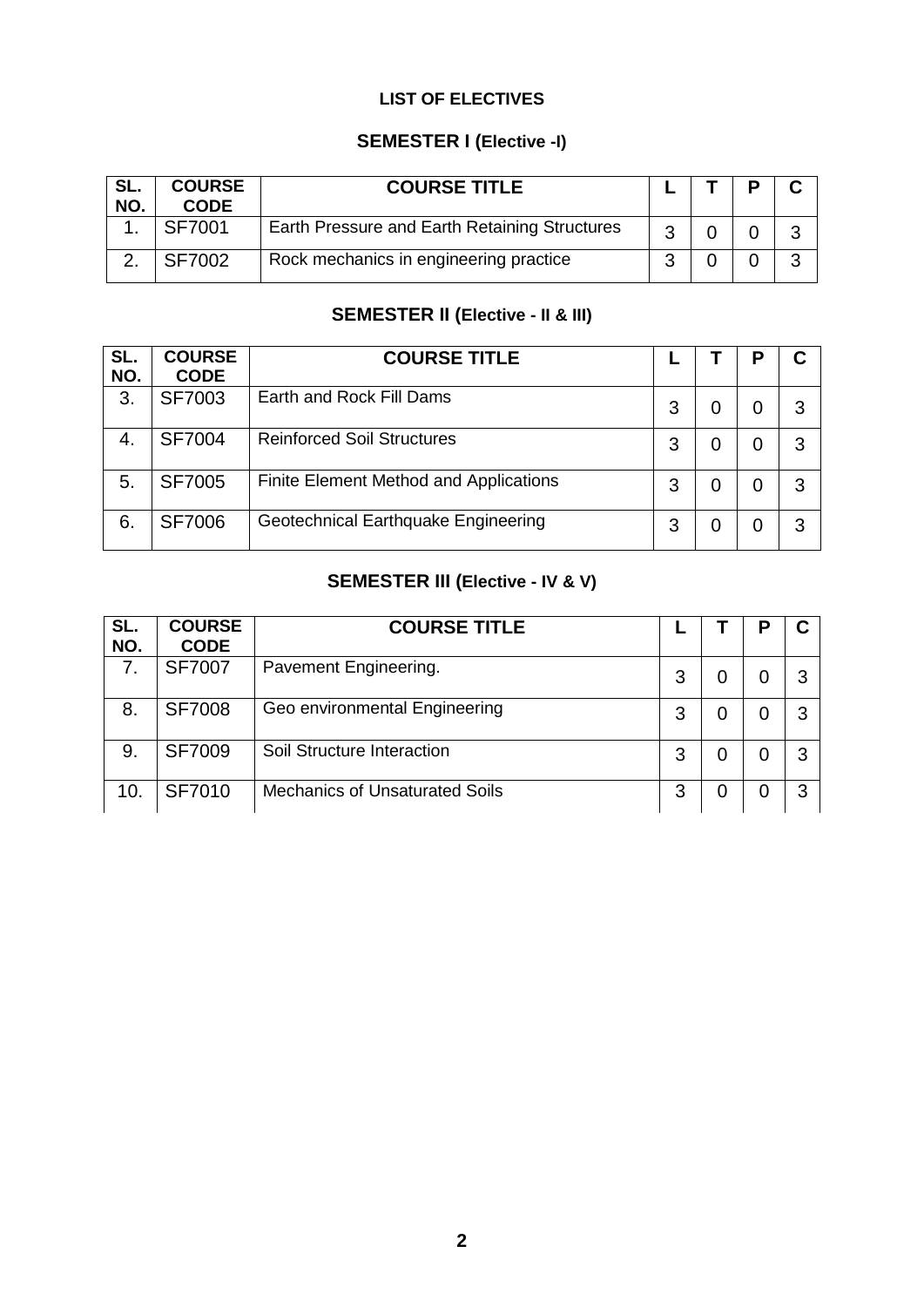### **MA7154 ADVANCED MATHEMATICAL METHODS L T P C**

### **OBJECTIVES:**

- To familiarize the students in the field of differential equations to solve boundary value problems associated with engineering applications.
- To expose the students to variational formulation and conformal mapping and their applications to obtain solutions for buckling, dynamic response, heat and flow problems of one and two dimensional conditions.

### **UNIT I LAPLACE TRANSFORM TECHNIQUES FOR PARTIAL DIFFERENTIAL EQUATIONS 9+3**

Laplace transform, Definitions, properties – Transform error function, Bessel's function, Dirac Delta function, Unit Step functions – Convolution theorem – Inverse Laplace Transform: Complex inversion formula – Solutions to partial differential equations: Heat equation, Wave equation.

### **UNIT II FOURIER TRANSFORM TECHNIQUES FOR PARTIAL DIFFERENTIAL EQUATIONS 9+3**

Fourier transform: Definitions, properties – Transform of elementary functions, Dirac Delta function – Convolution theorem – Parseval's identity – Solutions to partial differential equations: Heat equation, Wave equation, Laplace and Poison's equations.

### **UNIT III CALCULUS OF VARIATIONS 9+3**

Concept of variation and its properties – Euler's equation – Functional dependant on first and higher order derivatives – Functionals dependant on functions of several independent variables – Variational problems with moving boundaries – Problems with constraints – Direct methods – Ritz and Kantorovich methods.

### **UNIT IV CONFORMAL MAPPING AND APPLICATIONS 9+3**

Introduction to conformal mappings and bilinear transformations – Schwarz Christoffel transformation – Transformation of boundaries in parametric form – Physical applications : Fluid flow and heat flow problems.

### **UNIT V TENSOR ANALYSIS 9+3**

Summation convention – Contravariant and covaraiant vectors – Contraction of tensors – Innerproduct – Quotient law – Metric tensor – Chrirstoffel symbols – Covariant differentiation – Gradient, divergence and curl. **TOTAL (L: 45 +T: 15): 60 PERIODS**

### **OUTCOME:**

 On completion of the course the students will enable to solve boundary value problems using Laplace and Fourier transform techniques. They will also solve Fluid flow and heat flow problems using conformal mapping.

- 1. Gupta, A.S., "Calculus of Variations with Applications", Prentice Hall of India Pvt. Ltd., New Delhi, 1997.
- 2. James, G., "Advanced Modern Engineering Mathematics, 3<sup>rd</sup> Edition, Pearson Education, 2004.
- 3. Ramaniah.G. "Tensor Analysis", S.Viswanathan Pvt. Ltd., 1990.
- 4. Sankara Rao, K., "Introduction to Partial Differential Equations", Prentice Hall of India Pvt. Ltd., New Delhi, 1997.
- <span id="page-2-0"></span>5. Spiegel, M.R., "Theory and Problems of Complex Variables and its Application (Schaum's Outline Series)", McGraw Hill Book Co., 1981.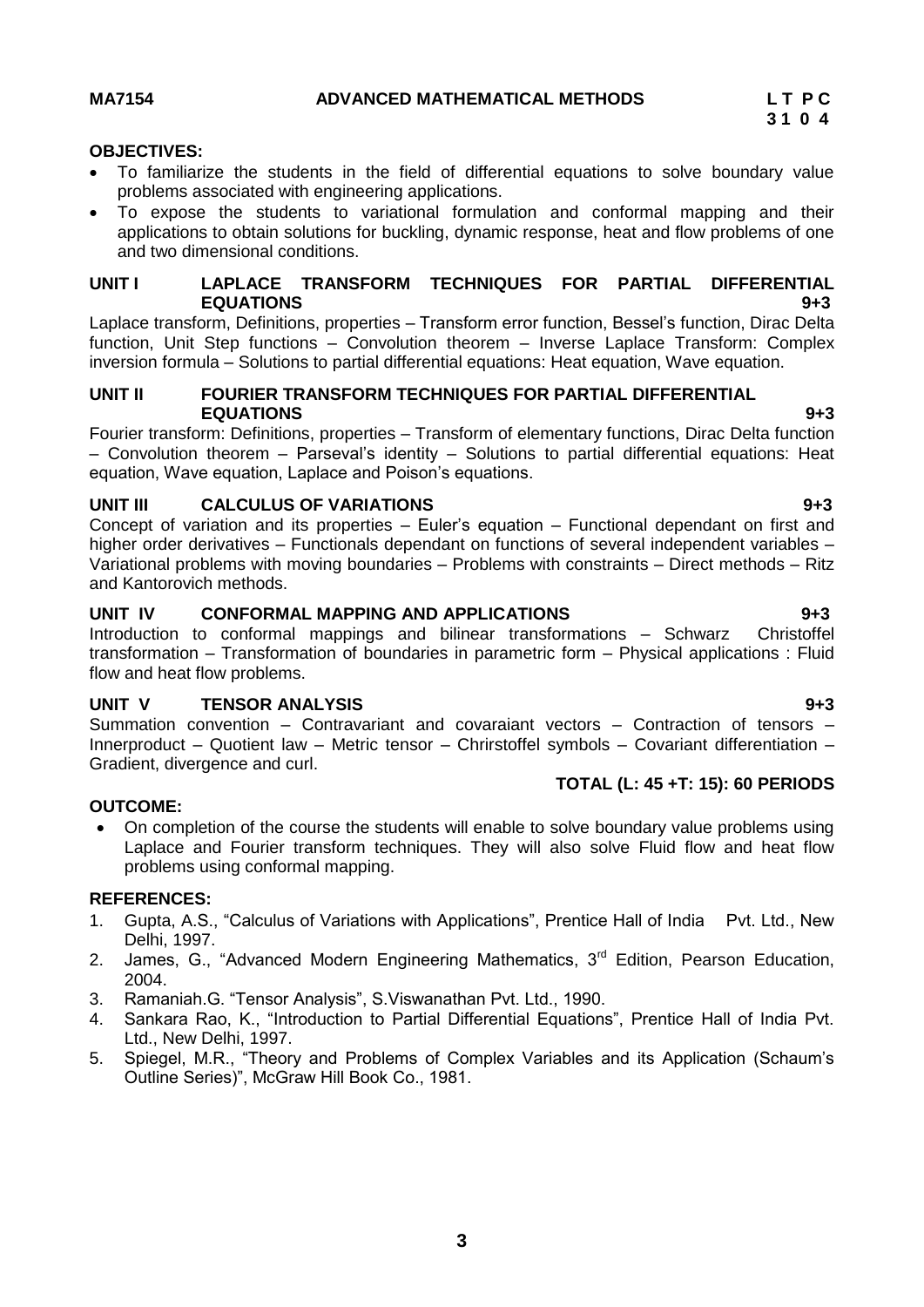### **SF7101 THEORETICAL SOIL MECHANICS L T P C**

### **OBJECTIVES:**

 To impart knowledge required for computing stress and settlement at any point in the semiinfinite elastic soil medium, anisotropic medium and layered deposits due to foundation loads and evaluation of stability of foundations, slopes, cuts and retaining structures both for the conditions of undrained and drained loading through theorems of plastic collapses.

### **UNIT I THEORY OF ELASTICITY** 12

Material behavior – Basic Concepts – Elastic, Viscous and Plastic idealization, Mechanics of Continua: Stress and strain - concept of stress and strain – Three dimensional and Two dimensional state of stress – Plane stress, plane strain and axisymmetric problems – equilibrium and compatibility conditions, constitutive relations, stress functions – Two dimensional problems in Cartesian and polar co-ordinates.

**UNIT II STRESS AND DISPLACEMENT IN EASTIC – HALF SPACE MEDIUM 14**  Elastic half-space medium – Stress by external loads – Isotropic, anisotropic and nonhomogeneous elastic continuum – Boussinesq, Frochlich, Westergaard solutions for force on the surface of semi-infinite medium – Kelvin, Cerruti and Mindlin's method for force in interior of semiinfinite medium, solutions by influence charts – Elastic displacement – Layered soil – Burmister method.

### **UNIT III THEOREMS OF PLASTIC COLLAPSE AND THEIR APPLICATIONS 10**

Perfect plastic material- theory of plasticity – Hardening law, flow rule. Theorem of plastic collapse – bound theorems – Mechanism for plane plastic collapse – slip fans, stress fans – discontinuities – Simple solutions for undrained and drained loading – Stability of foundations, retaining walls, slopes and cuts.

### **UNIT IV STABILITY OF SOIL STRUCTURE BY SLIP LINE METHOD AND LIMIT EQUILIBRIUM ANALYSIS 14**

Introduction – stress – strain relationship in a perfectly plastic material – discontinuous slipping – stress and displacement field calculations – associated field calculation – Slip line solutions for undrained and drained conditions – limit equilibrium solutions for stability of foundation, retaining walls and slopes.

### **UNIT V FLOW THROUGH POROUS MEDIA 10**

Flow through porous media – Darcy's law – General equation of flow, seepage through isotropic anisotropic and non-homogeneous conditions – Steady state condition, confined and unconfined flow – solution by flow net – seepage pressure – piping.

### **TOTAL : 60 PERIODS**

### **OUTCOME:**

 At the end of the course students will have the capacity to estimate the stresses in soil medium of any type due to foundation load and settlement of foundation. Further they will be in a position to evaluate bound and true collapse loads of soil structures.

- 1. Aysen, A., Problem solving in Soil Mechanics, Taylor & Francis, London, First Indian Print, 2011.
- 2. Chowdhury, I., Dasgupta S.P., Dynamics of Structure and Foundations, Taylor & Francis Group, London, 2009.
- 3. Bolton, M.D; A Guide to Soil Mechanics, University press (India) Pvt.Ltd., 2009
- 4. Atkinson, J.H; The Mechanics of Soils and Foundations, Taylor and Francis, London, 2007.
- 5. Aysen, A., Soil Mechanics, Basic concepts and Engineering Applications, A.A.Balkema Publishers, 2002.
- 6. Ulrich Smoltc, YK, Geotechnical Engineering Handbook (Vol.1), Ernot & Sohn, 2002.
- 7. Muni Budhu, Soil Mechanics and Foundations, John Wiley and Sons, Inc., Network, 2000.
- 8. Cedergren, H.R., Seepage, Drainage and Flownets, John Wiley, 1997.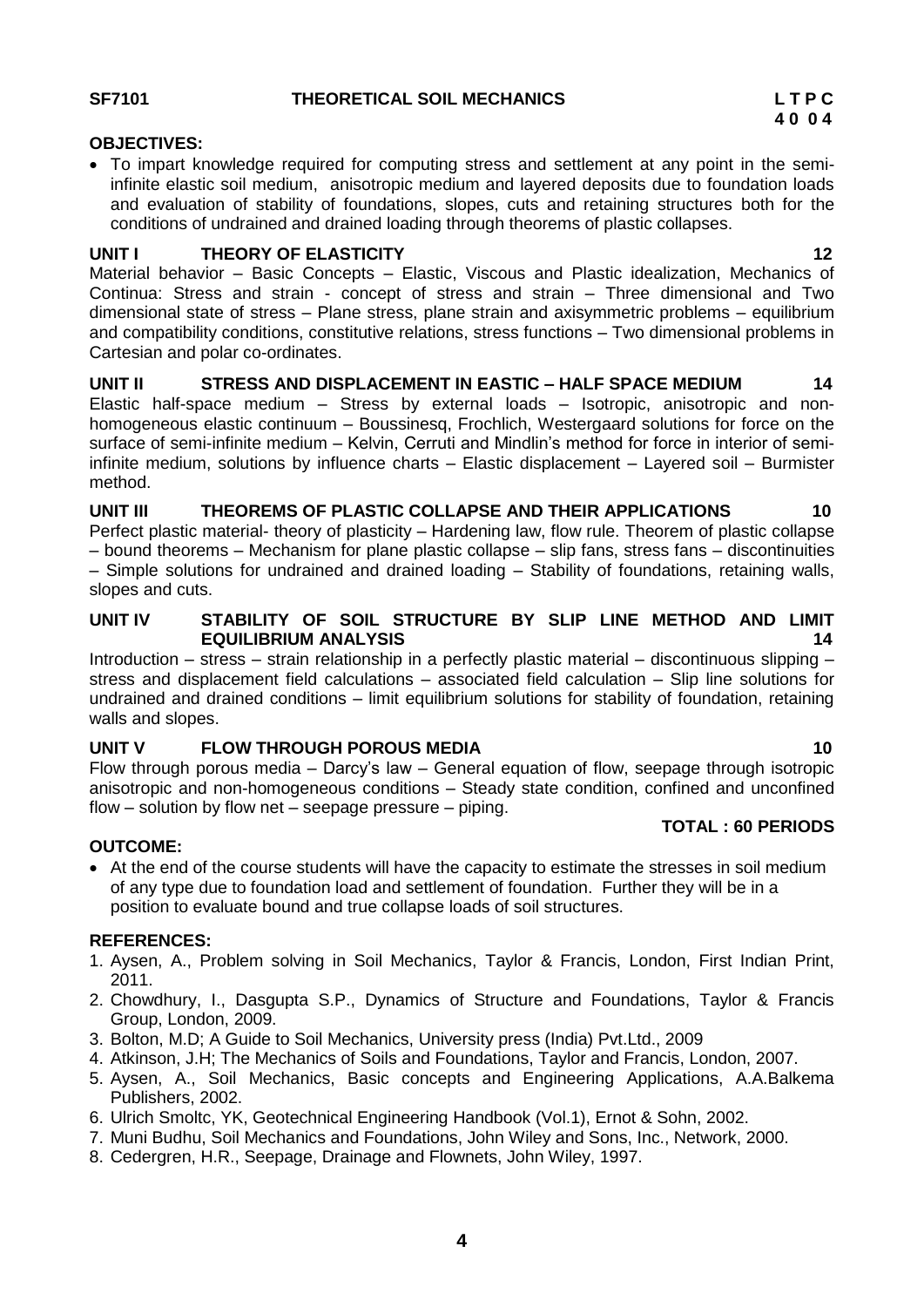- 
- 5. Wood, D.M., Soil behaviour and Critical State Soil Mechanics, Cambridge University Press,
- 6. Graham Barnes, Soil Mechanics Principles and Practices, Macmillan Press Ltd., London, 2002.
- 7. Shear Strength of Liquefied Soils, Final Proceedings of the workshop, National Science Foundation, Urbane, Illinois, July 1998.
- 9. Davis, R.O and Selvadurai, A.P.S., Elasticity and Geomechanics, Cambridge University Press, 1996.
- 10. Wai-Fah Chen, and Liu, X.L., Limit Analysis in Soil Mechanics, Elsevier Science Ltd., 1991.
- 11. Atkinson, J.H., Foundations and Slopes, McGraw Hill, 1981.

### <span id="page-4-0"></span>**SF7102 STRENGTH AND DEFORMATION BEHAVIOUR OF SOILS L T P C 3 0 0 3**

### **OBJECTIVES:**

 To impart knowledge to characterize stress-strain behaviour of soils, the failure criteria and to evaluate the shear strength and compressibility parameters of soils.

### **UNIT I SHEAR STRENGTH OF COHESIONLESS SOILS 9**

Introduction-Shear strength of soil-cohesion-angle of internal friction-Shear strength of granular soils - Direct shear - Triaxial Testing- Drained and undrained Stress-strain behaviour - Dilation, contraction and critical states - Liquefaction and cyclic mobility of saturated sands. Factors influencing shear strength.

### **UNIT II SHEAR STRENGTH OF COHESIVE SOILS 9**

Shear strength of NC and OC clays - Stress-strain behaviour - Total stress and effective stress approach - Triaxial testing and stress path plotting - pore pressure parameter of Skempton and Henkel - shear strength of partially saturated clay in terms of stress state variables. Factors influencing shear strength.

### **UNIT III FAILURE THEORIES 9**

Concepts of yield and failure in soils- Failure theories of Von Mises, Tresca and their extended form, their applicability to soils - Detailed discussion of Mohr - Coulomb failure theory.

### **UNIT IV CONSTITUTIVE LAW FOR SOIL 9**

Constitutive law for soil – linear, non linear model- hyperbolic idealisation – Mohr-Columb model-Hardening law-Hardening soil model- Hardening soil model with small strain stiffness- Soft soil creep model-Soft soil model-limitation of all models- Modulus for different type of loading – Poisson's ratio.

### **UNIT V CRITICAL STATE SOIL MECHANICS 9**

The critical state line- Roscoe's surface- Hvorslev's surface- Behavior of sand- Effects of dilation-Limitations of Taylor model- Elastic and plastic deformation-Camclay critical state model- Modified Camclay model- Parameters for design  **TOTAL: 45 PERIODS**

### **OUTCOME:**

 Students are able to select the shear strength and compressibility parameters to design different structures for different conditions of loading, drainage and failure criteria.

- 1. Hotlz, R.D.& Kovacs, W.D. Introduction Geotechnical Engg, Prentice-Hall, 1981
- 2. Braja, M, Das., Advanced soil mechanics, McGraw Hill, 1997.
- 3. Atkinson J.H. and Brandsby P.L. Introduction to critical state soil mechanics McGraw Hill, 1978.
	-
- 4. Lambe, T.W. and Whitman R.V. Soil Mechanics in S.I. Units John Wiley, 1979. New York, 1990.
-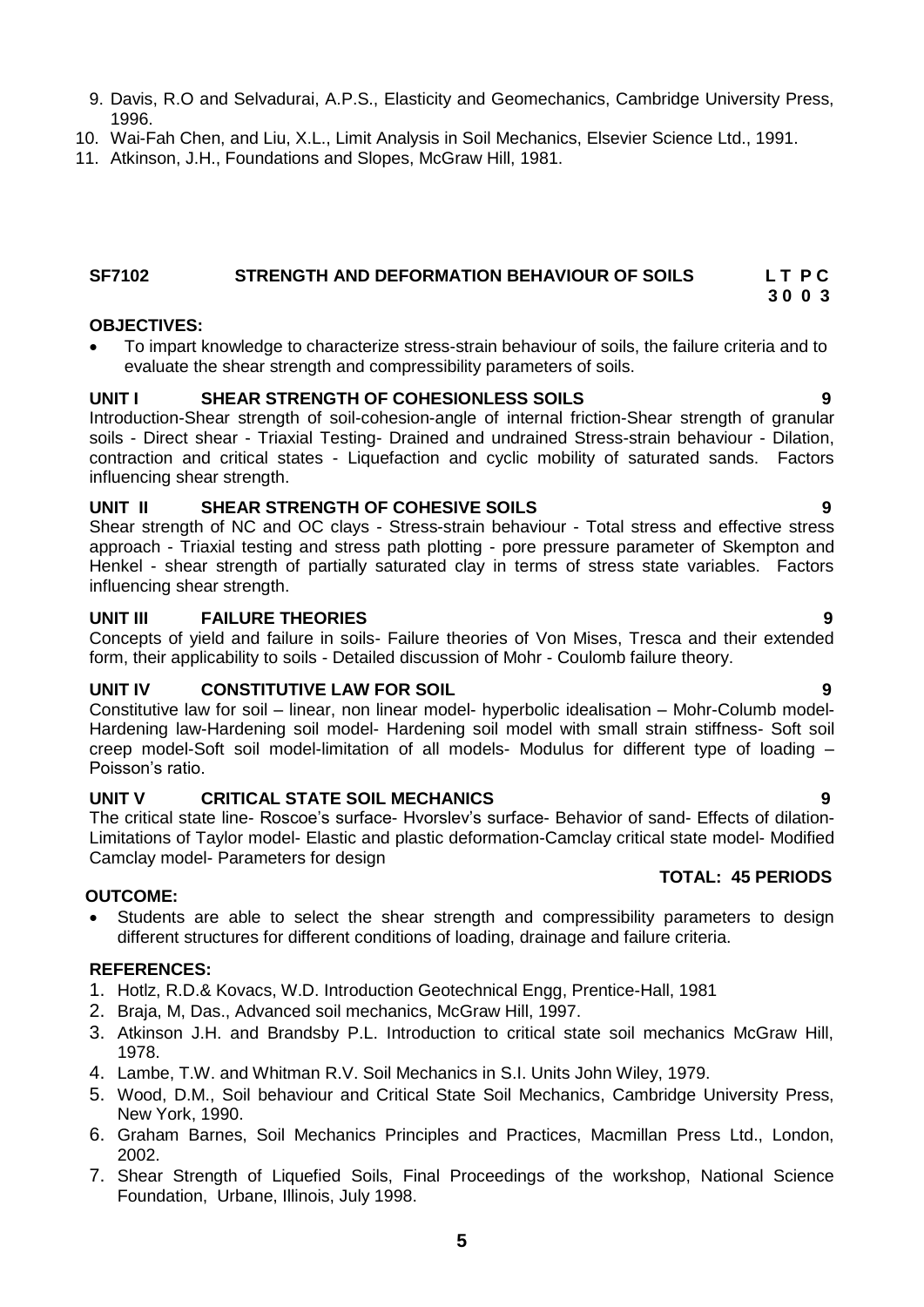- 8. Braja, M. Das, Principles of Geotechnical Engineering, Brooks/Cole, Thomson Learning Academic Resource, Center, Fifth Edition, 2002.
- 9. Keedwell, M.J., Rheology and Soil Mechanics, Elsevier applied science Publishers Ltd., 1984.
- 10. Malcolm D. Bolton, A guide to soil mechanics, Universities Press (India) Private Ltd., Hyderabad, India, 2003.

### <span id="page-5-0"></span>**SF7103 SOIL PROPERTIES AND BEHAVIOUR L T P C 3 0 0 3**

### **OBJECTIVES:**

 To impart knowledge on the various factors governing the Engineering behaviour of soils and the suitability of soils for various Geotechnical Engineering applications.

### **UNIT I SOIL DEPOSITS AND CLAY MINERALS 8**

Introduction – formation of soils – different soil deposits and their engineering properties – Genesis of clay minerals – classification and identification – Anion and Cation exchange capacity of clays – specific surface area – bonding in clays.

### **UNIT II PHYSICAL AND PHYSIO CHEMICAL BEHAVIOUR OF SOILS 9**

Physical and physio chemical behaviour of soils – diffused double layer theory – computation of double layer distance – effect of ion concentration, ionic valency, pH, dielectric constant, temperature on double layer – stern layer – attractive and repulsive forces in clays – types of soil water – mechanism of soil – water interactions - soil structure.

**UNIT III SWELLING, SHRINKAGE AND COMPACTION BEHAVIOUR OF SOILS 10** Problems associated with swelling and shrinkage behaviour of soils –Causes, consequences and mechanisms – factors influencing swell – shrink characteristics – swell potential – osmotic swell pressure – soil fabric and measurement – sensitivity, thixotrophy of soils – soil suction – soil compaction – factors affecting soil compaction.

### **UNIT IV COMPRESSIBILITY, SHEAR STRENGTH AND PERMEABILITY BEHAVIOUR OF SOILS 10**

Compressibility, shear strength and permeability behaviour of fine and coarse grained soils – mechanisms and factors influencing engineering properties – liquefaction potential – causes and consequences.

**UNIT V CONDUCTION PHENOMENA AND PREDICTION OF SOIL BEHAVIOUR 8** Conduction in soils – hydraulic, electrical, chemical and thermal flows in soils – applications coupled flows – Electro-kinetic process – thermo osmosis - electro osmosis – prediction of engineering behaviour of soils using index properties – empirical equations and their applicability.

### **TOTAL: 45 PERIODS**

### **OUTCOME:**

 Students are able to select suitable soils for various geotechnical applications based on the factors governing the Engineering behaviour of soils.

- 1. Mitchell, J.K., Fundamentals of Soil Behaviour, John Wiley, New York, 1993.
- 2. Yong, R.N. and Warkentin, B.P., Introduction to Soil Behaviour, Macmillan, Limited, London, 1979.
- 3. Coduto, D.P., Geotechnical Engineering Principles and practices, Prentice Hall of India Pvt. Ltd., New Delhi, 2002.
- 4. Perloff, W.H. and Baron, W, Soil Mechanics, The Ronal Press Company, 1976.
- 5. Van Olphen, H., Clay colloid Chemistry, John Wiley, 1996
- 6. Grim, R.E., Applied Clay Mineralogy, McGraw Hill, New York, 1966.
- 7. Lambe, T.W. & Whitman, R.V. Soil Mechanics, John Wiley & Sons, New York, 1979.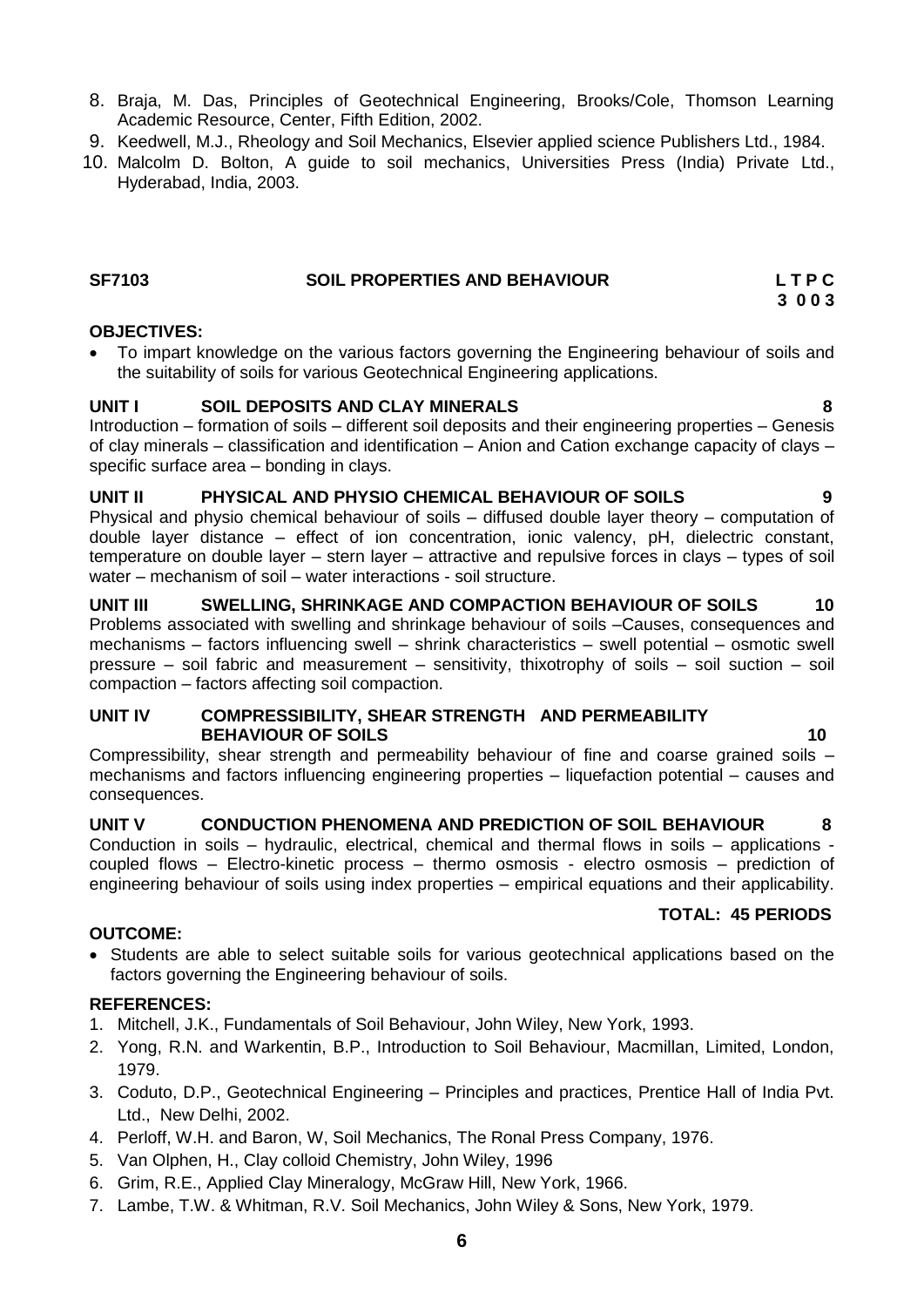- 8. Das, B.M.,Principles of Geotechnical Engg, PWS Publishing Comp, Boston, 1998
- 9. McCarthy D.F., Essentials of Soil Mechanics & Foundations, Prentice-Hall, 2002.
- 10. Robert D. Holtz and William D. Kovacs, "An Introducion to Geotechnical Engineering", Prentice Hall (UK) International, London, 1981.

### <span id="page-6-0"></span>**SF7104 SUBSURFACE INVESTIGATION AND INSTRUMENTATION L T P C 3 0 0 3**

### **OBJECTIVES:**

 Students are expected to understand the importance of site investigation, planning of sub soil investigation, interpretation of investigated data to design suitable foundation system.

### **UNIT I PLANNING OF EXPLORATION AND GEOPHYSICAL METHODS 8**

Scope and objectives, planning an exploration program, methods of exploration, exploration for preliminary and detailed design, spacing and depth of bores, data presentation. Geophysical exploration and interpretation, seismic and electrical methods, cross bore hole, single bore hole – up hole -down hole methods.

### **UNIT II EXPLORATION TECHNIQUES 7**

Methods of boring and drilling, non-displacement and displacement methods, drilling in difficult subsoil conditions, limitations of various drilling techniques, stabilization of boreholes, bore logs.

### **UNIT III SOIL SAMPLING 8**

Sampling Techniques – quality of samples – factors influencing sample quality - disturbed and undisturbed soil sampling advanced sampling techniques, offshore sampling, shallow penetration samplers, preservation and handling of samples.

### **UNIT IV FIELD TESTING IN SOIL EXPLORATION 12**

Field tests, penetration tests, Field vane shear, Insitu shear and bore hole shear test, pressuremeter test, dilatometer test - plate load test–monotonic and cyclic; field permeability tests – block vibration test. Procedure, limitations, correction and data interpretation of all methods.

### **UNIT V INSTRUMENTATION 10**

Instrumentation in soil engineering, strain gauges, resistance and inductance type, load cells, earth pressure cells, settlement and heave gauges, pore pressure measurements - slope indicators, sensing units, case studies.

### **OUTCOME:**

 Students are capable of planning and executing the sub soil investigation programme. They are also capable of interpreting the investigated data and can design suitable foundation system.

### **REFERENCES:**

- 1. Hunt, R.E., Geotechnical Engineering Investigation Manual, McGraw Hill,1984.
- 2. Winterkorn, H.F. and Fang, H.Y., Foundation Engineering Hand Book, a Nostrand Reinhold 1994.
- 3. Alam Singh and Chowdhary, G.R., Soil Engineering in Theory and Practice, Volume-2, Geotechnical testing and instrumentation, CBS Publishers and Distributors, New Delhi, 2006.
- 4. Nair, R.J. and Wood, P.M., Pressuremeter Testing Methods and Interpretation, Butter-worths, 1987.
- 5. Dunnicliff, J., and Green, G.E., Geotechnical Instrumentation for Monitoring Field Performance, John Wiley, 1993.
- 6. Hanna, T.H., Field Instrumentation in Geotechnical Engineering, Trans Tech., 1985.
- 7. Day, R.N., Geotechnical and Foundation Engineering, Design and Construction, McGraw-Hill, 1999.
- 8. Bowles, J.E., Foundation Analysis and Design, Fifth Edition, The McGraw-Hill companies, Inc., New York, 1995.

**TOTAL: 45 PERIODS**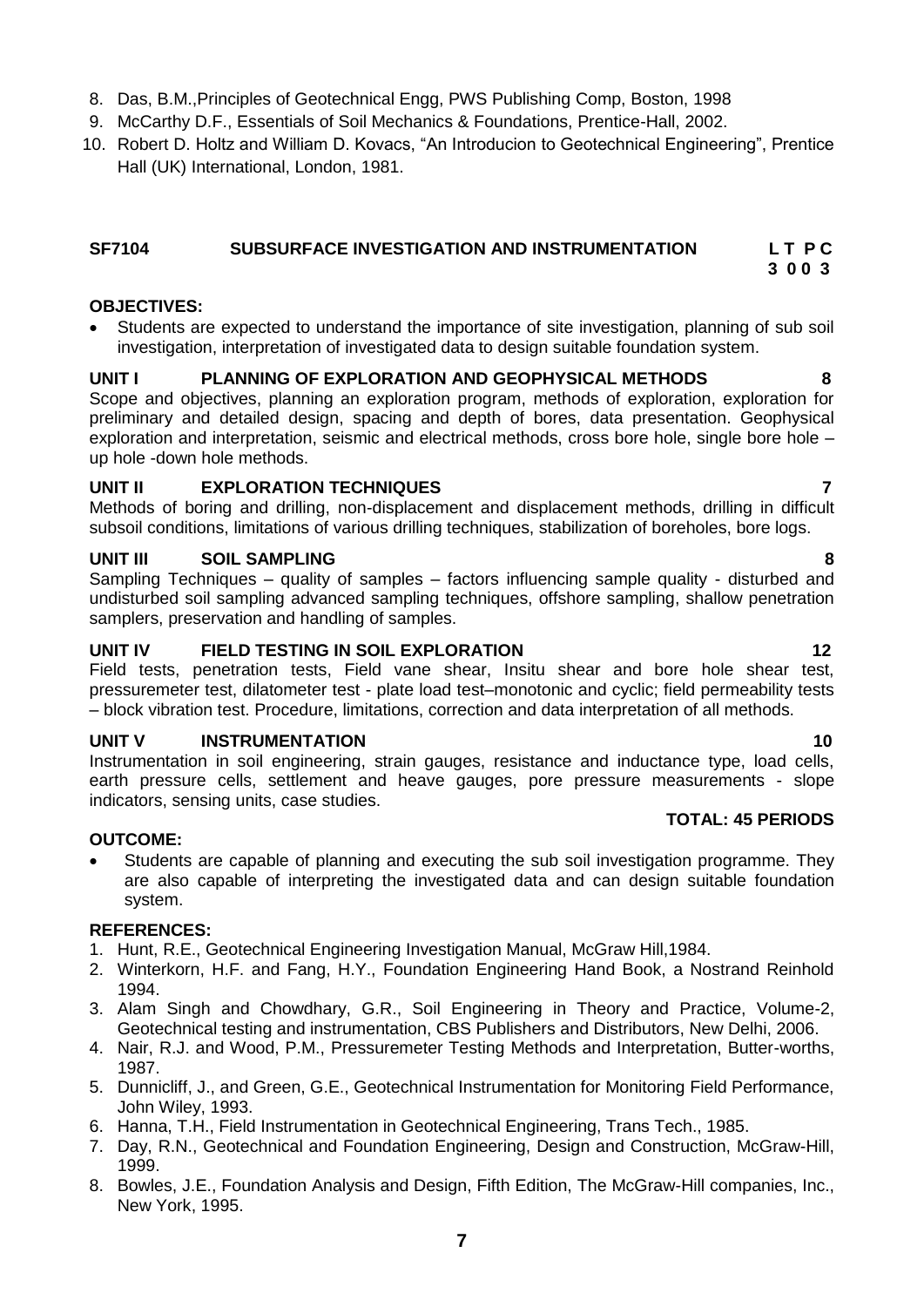<span id="page-7-0"></span>SF7201 SHALLOW FOUNDATIONS LTPC

### **OBJECTIVES:**

 To impart knowledge to select, analyse and geotechnical and structural design of shallow foundation depending on ground condition.

### **UNIT I SHALLOW FOUNDATIOS 6**

Types of foundations – Types of shallow foundation – Design concept - General requirements - Additional consideration - selection of type of foundation - hostile environment.

### **UNIT II BEARING CAPACITY 9**

Theories of bearing capacity – Ultimate Bearing capacity - Homogeneous - Layered soils – Rocks - Evaluation of bearing capacity from in-situ tests – Safe bearing capacity – Bearing capacity of foundations in slope – Bearing capacity under eccentric loading – Codal provisions.

### **UNIT III SETTLEMENT AND ALLOWABLE BEARING PRESSURE 9**

Component of settlement-immediate, primary and secondary consolidation settlement-stress path method of settlement evaluation-layered soil - construction period correction. evaluation from insitu tests – Allowable settlement – Allowable bearing pressure - codal provisions.

### UNIT IV INTERACTIVE ANALYSIS AND DESIGN OF FOUNDATIONS 12

Analysis of foundation - isolated - strip - combined footings and mat foundations. Conventional elastic approach - Soil Structure Interaction Principles - Application - Numerical techniques - finite element method - Software applications

### **UNIT V FOUNDATION FOR SPECIAL CONDITIONS 9**

Structural Design of shallow foundations – Limit state method-codal provisions- Special foundations - Foundation design in relation to ground movements - Foundation on compressible fills – Foundation for tower-Design of Foundation for seismic forces - Codal Provisions

### **TOTAL: 45 PERIODS**

### **OUTCOME:**

 Students are able to select, analyse and design shallow foundation based on both the type of soil and loading.

- 1. Donald P. Coduto, Foundation Design Principles and Practices Prentice Hall, Inc., Englewood Cliffs, New Jersey, 2001.
- 2. Winterkorn, H.F. and Fang, Y.F., Foundation Engineering Handbook, Van Nostrand Reinhold, 1994.
- 3. Bowles, J.E., Foundation Analysis and Design, Fifth Edition, McGraw Hill, New York, 1995.
- 4. Robert Wade Brown, Practical Foundation Engineering Handbook, McGraw Hill, New York, 1996.
- 5. Tomlinson, M.J. Foundation Engineering, ELBS, Long man Group, UK Ltd., England, 1995.
- 6. Swami Saran, Soil Dynamics and Machine Foundation, Galgottia Publications Pvt. Ltd., New Delhi-110002, 1999.
- 7. Vargheese, P.C. Limit State Design of Reinforced concrete, Prentice-Hall of India, 1994.
- 8. Day, R.W., Geotechnical and Foundation Engineering, Design and Construction, McGraw Hill 1999.
- 9. Muni Budhu, Soil Mechanics and Foundation, John Wiley and Sons, INC 2000.
- 10. Donald P. Coduto, Geotechnical Engineering. Principles and Practices, Prentice Hall of India Private Limited, 2002.
- 11. Nainan P. Kurian, Design of Foundation Systems, Principles and Practices, Narosa Publishing House, Third Edition, 2006.
- 12. Hemsley, J.A, Elastic Analysis of Raft Foundations, Thomas Telford, 1998.
- 13. McCarthy, D.F. Essentials of Soil Mechanics and Foundations, basic geotechnics, Sixth Edition, Prentice Hall, 2002.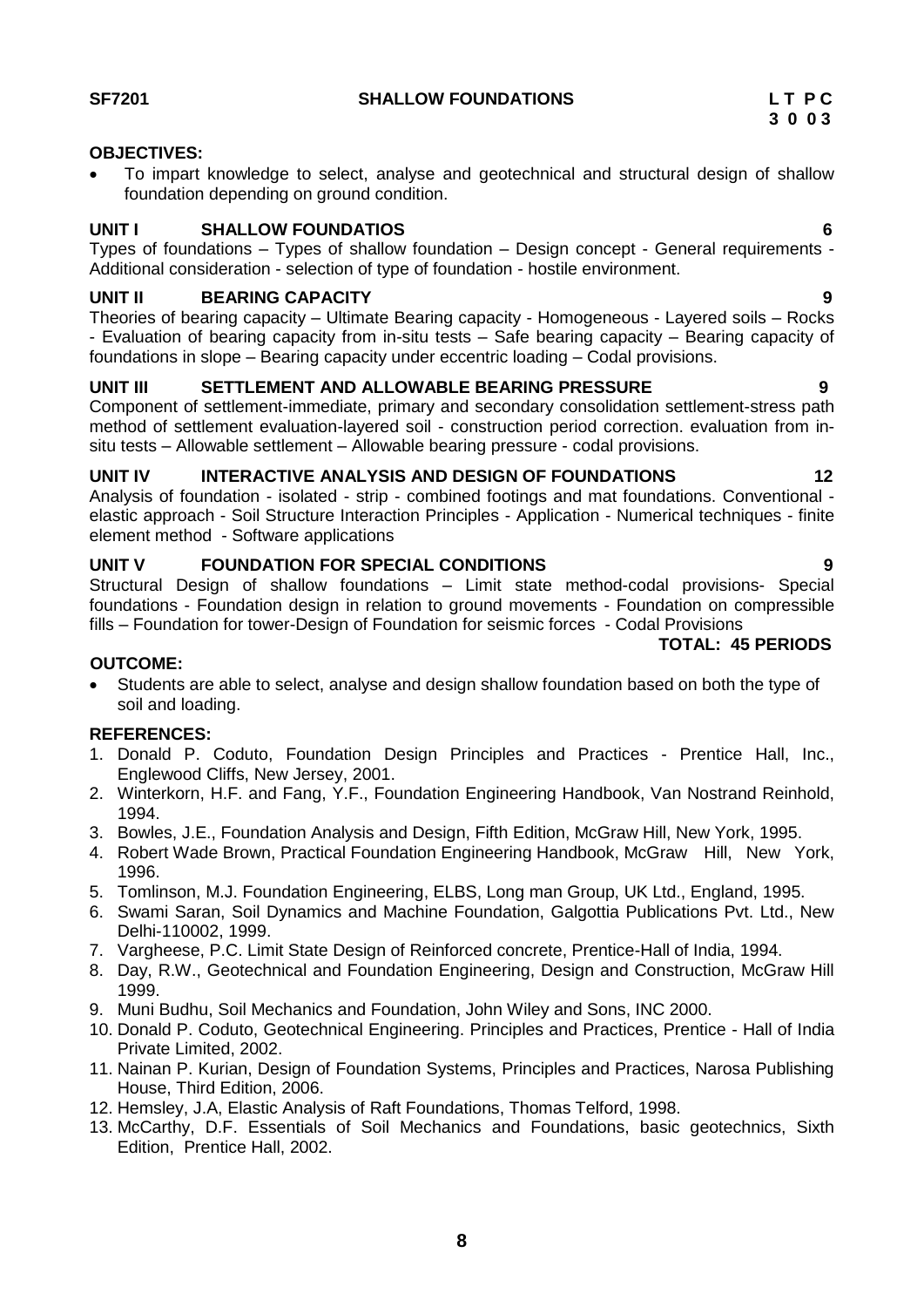### <span id="page-8-0"></span>**SF7202 DEEP FOUNDATIONS L T P C**

### **OBJECTIVES:**

 The student will be exposed to the design of piles, pile groups and caissons with respect to vertical and lateral loads for various field conditions.

### **UNIT I PILE CLASSIFICATIONS & LOAD TRANSFER PRINCIPLE 10**

Necessity of pile foundation – classification of piles – Factors governing choice of type of pile – Load transfer mechanism – piling equipments and methods – effect of pile installation on soil condition – criteria for pile socketing - responsibility of engineer and contractor.

### **UNIT II AXIAL LOAD CAPACITY PILES AND PILE GROUPS 10**

Allowable load of piles and pile groups – Static and dynamic methods – for cohesive and cohesionless soil – negative skin friction – group efficiency – pile driving formulae - limitation – Wave equation application – Interpretation of field test and pile load test results – Settlement of piles and pile group - codal provisions.

### **UNIT III LATERAL AND UPLIFT LOAD EVALUATION OF PILES 10**

Piles under Lateral loads – Broms method, elastic, p-y curve analyses – Batter piles – response to moment – piles under uplift loads – under reamed piles – Drilled shaft – Lateral and pull out load tests – codal provision – case studies.

### **UNIT IV STRUCTURAL DESIGN OF PILE AND PILE GROUPS 9**

Structural design of pile – structural capacity – pile and pile cap connection – pile cap design – shape, depth, assessment and amount of steel – truss and bending theory- Reinforcement details of pile and pile caps – pile raft system – basic interactive analysis – pile subjected to vibration – codal provision.

### **UNIT V CAISSONS 6**

Necessity of caisson – type and shape - Stability of caissons – principles of analysis and design – tilting of caisson – construction - seismic influences - codal provision.

### **OUTCOME:**

 Students are able to select, analyse and design individual pile, group piles and caissons for different subsoil conditions.

### **REFERENCES:**

- 1. Das, B.M., Principles of Foundation Engineering, Design and Construction, Fourth Edition, PWS Publishing, 1999.
- 2. Poulos, H.G., Davis, E.H., Pile foundation analysis and design, John Wiley and Sons, New York, 1980.
- 3. Tomlinson, M.J. Foundation engineering, ELBS, Longman Group, U.K. Ltd., England 1995.
- 4. Cernica, J.N. Geotechnical Engineering Foundation Design, John Wiley and Sons, Inc. 1995.
- 5. Bowles, J.E., Foundation Analysis and Design, Fifth Edition, McGraw Hill, New York, 1996.
- 6. Donald, P., Coduto, Foundation Design Principles and Practices, Prentice Hall, Inc. Englewood Cliffs, New Jersey, 1996.
- 7. Varghese P.C.," Foundation Engineering", PHI Learning Private Limited, New Delhi, 2005.
- 8. Varghese P.C.," Design of Reinforced Concrete Foundations", PHI Learning Private Limited, New Delhi, 2009

### <span id="page-8-1"></span>**SF7203 GROUND IMPROVEMENT L T P C**

 **3 0 0 3**

### **OBJECTIVES:**

 Students will be exposed to various problems associated with soil deposits and methods to evaluate them. The different techniques will be taught to them to improve the characteristics of difficult soils as well as design techniques required to implement various ground improvement methods.

**TOTAL: 45 PERIODS**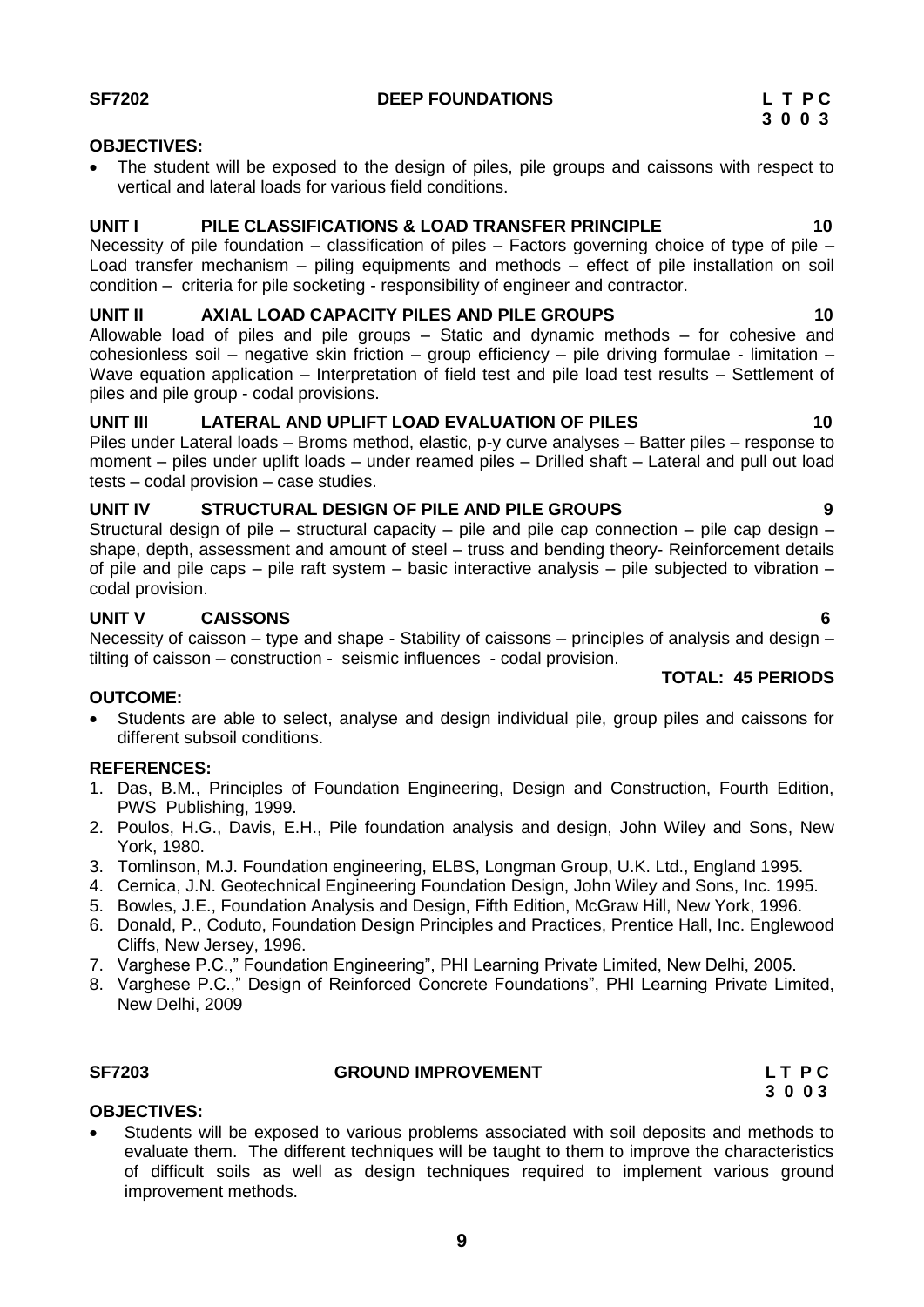### **UNIT I DEWATERING 9**

Introduction – Scope and necessity of ground improvement in Geotechnical engineering basic concepts. Drainage – Ground Water lowering by well points, deep wells, vacuum and electroosmotic methods. Stabilization by thermal and freezing techniques - Applications.

### **UNIT II COMPACTION AND SAND DRAINS 9**

Insitu compaction of granular and cohesive soils, Shallow and Deep compaction methods – Sand piles – Concept, design, factors influencing compaction. Blasting and dynamic consolidation – Preloading with sand drains, fabric drains, wick drains etc. – Theories of sand drain – design and relative merits of various methods – Case studies.

### **UNIT III STONE COLUMN, LIME PILES AND SOIL NAILING 9**

Stone column, lime piles – Functions – Methods of installation – design, estimation of load carrying capacity and settlement. Root piles and soil nailing – methods of installation – Design and Applications - Soil liquefaction mitigation methods - case studies.

### **UNIT IV EARTH REINFORCEMENT 9**

Earth reinforcement – Principles and basic mechanism of reinforced earth, simple design: Synthetic and natural fiber based Geotextiles and their applications. Filtration, drainage, separation, erosion control – case studies.

### **UNIT V GROUTING 9**

Grouting – Types of grout – Suspension and solution grouts – Basic requirements of grout. Grouting equipment – injection methods – jet grouting – grout monitoring – Electro – Chemical stabilization – Stabilization with cement, lime - Stabilization of expansive clays – case studies.

### **TOTAL : 45 PERIODS**

### **OUTCOME:**

 Based on the knowledge gained student will be in a position to identify and evaluate the deficiencies if any in the deposits of the given project area and capable of providing alternative methods to improve its quality so that the structures built on it will be stable and serve the intended purpose.

### **REFERENCES**

- 1. Pappala, A.J., Huang,J., Han, J., and Hoyos, L.R., Ground Improvement and Geosynthetics; Geotechnical special publication No.207, Geo Institute, ASCE, 2010
- 2. Cox, B.R., and Grifiths S.C., Practical Recommendation for Evaluation and mitigation of Soil Liquefaction in Arkansas, (Project Report), 2010.
- 3. Day, R.W., Foundation Engineering Handbook, McGraw Hill Companies, Inc. 2006.
- 4. Rowe, R.K., Geotechnical and Geoenvironmental Engineering Handbook, Kluwer Academic Publishers, 2001.
- 5. Das, B.M., Principles of Foundation Engineering, Fourth Edition, PWS Publishing, 1999.
- 6. Moseley, M.P., Ground Treatment, Blackie Academic and Professionals, 1998.
- 7. Koerner, R.M., Designing with Geosynthetics, Third Edition, Prentice Hall 1997.
- 8. Hehn, R.W., Practical Guide to Grouting of Underground Structures, ASCE, 1996.
- 9. Jewell, R.A., Soil Reinforcement with Geotextiles, CIRIA, London, 1996.
- 10. Koerner, R.M. and Welsh, J.P., Construction and Geotechnical Engineering using Synthetic Fabrics, John Wiley, 1990.
- 11. Jones, J.E.P., Earth Reinforcement and Soil Structure, Butterworths, 1985.

### SF7204 DYNAMICS OF SOILS AND FOUNDATIONS LTPC

<span id="page-9-0"></span> **3 0 0 3**

### **OBJECTIVES:**

 To understand the basics of dynamics – dynamic behaviour of soils – effects of dynamic loads and the various design methods.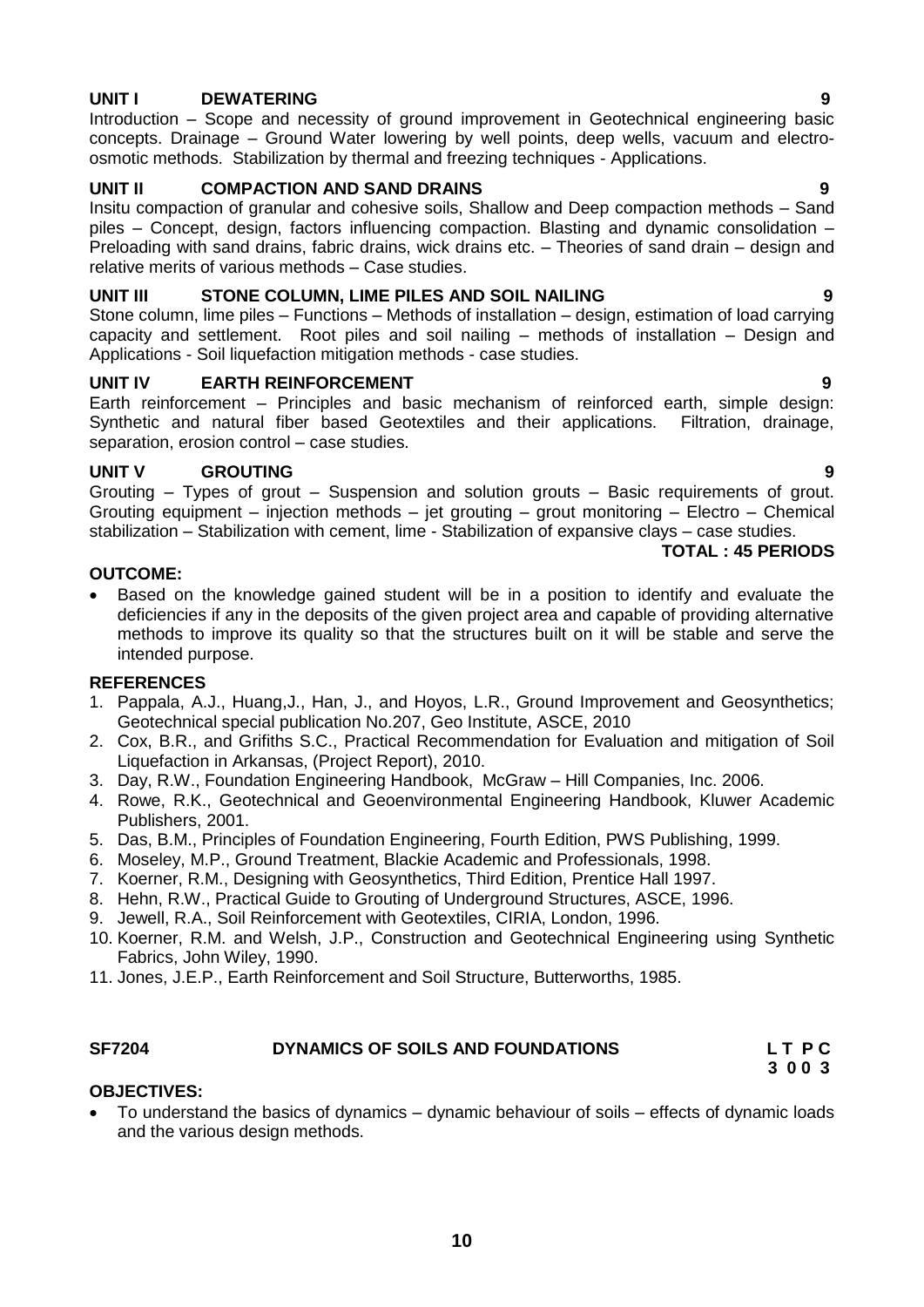### **UNIT I THEORY OF VIBRATION 9**

Introduction – Nature of dynamic loads – vibrations of single degree freedom system – free vibrations of spring – mass systems – forced vibrations – viscous damping, Transmissibility – Principles of vibration measuring instruments effect of Transient and Pulsating loads – vibrations of multi degree freedom system.

### **UNIT II DYNAMIC SOIL PROPERTIES AND BEHAVIOUR 9**

Dynamic stress – strain characteristics – principles of measuring dynamic properties – Laboratory Techniques – Field tests – Factors affecting dynamic properties - Typical values- Dynamic bearing capacity – Dynamic earth pressure.

### **UNIT III FOUNDATIONS FOR RECIPROCATING MACHINES 9**

Types of Machines and Foundations – General requirements – Modes of vibration of a rigid foundation, block method of analysis – Linear Elastic weightless spring method – Elastic half – space method – Analog models ; Design of Block foundation -- Codal Provisions

### **UNIT IV FOUNDATION FOR IMPACT AND ROTARY MACHINES 9**

Dynamic analysis of impact type machines – Design of Hammer foundations – use of vibrator Absorbers – design – Codal recommendation. Special consideration for Rotary machines – Design criteria – Loads on Turbo Generator Foundation – method of analysis – Design; Dynamic soil – structure – Interaction, Codal Provisions.

### **UNIT V INFLUENCE OF VIBRATION AND REMEDIATION 9**

Mechanism of Liquefaction–Influencing factors--Evaluation of Liquefaction potential based on SPT-Force Isolation – Motion Isolation – use of spring and damping materials – vibration control of existing machine foundation – screening of vibration – open trenches – Pile Barriers – salient construction aspects of machine Foundations.

### **TOTAL: 45 PERIODS**

### **OUTCOME:**

 Students are able to design foundation for different machines, access the influence of vibrations and selection of remediation methods based on the nature of vibration, properties and behaviour of soil.

- 1. Kameswara Rao, N.S.V., Dynamics soil tests and applications, Wheeler Publishing , New Delhi, 2000.
- 2. Moore, P.J., Analysis & Design of Foundations for Vibrations, Oxford & IBH, 2006.
- 3. Krammer S.L., Geotechnical Earthquake Engineering, Prentice hall, International Series, Pearson Education (Singapore) Pvt. Ltd., 2004.
- 4. Prakash, S and Puri, V.K., Foundations for machines, McGraw Hill, 1987.
- 5. Vaidyanathan, C.V., and Srinivasalu, P., Handbook of Machine Foundations, McGraw Hill, 1995.
- 6. Arya, S., O'Neil, S., Design of Structures and Foundations for Vibrating Machines, Prentice Hall, 198UNIT - I
- 7. Major, A., Vibration Analysis and Design of Foundations for Machines and Turbines, Vol. I, II and III, Budapest, 1964.
- 8. Barkon, D.D., Dynamics of Basis of Foundation, McGraw Hill, 1974.
- 9. Swami Saran, Soil Dynamics and Machine Foundation, Galgotia publications Pvt. Ltd., New Delhi 1999.
- 10. Das B.M., Principles of Soils Dynamics, McGraw Hill, 1992.
- 11. Kameswara Rao, "Vibration Analysis and Foundation Dynamics", Wheeler Publishing, New Delhi, 1998.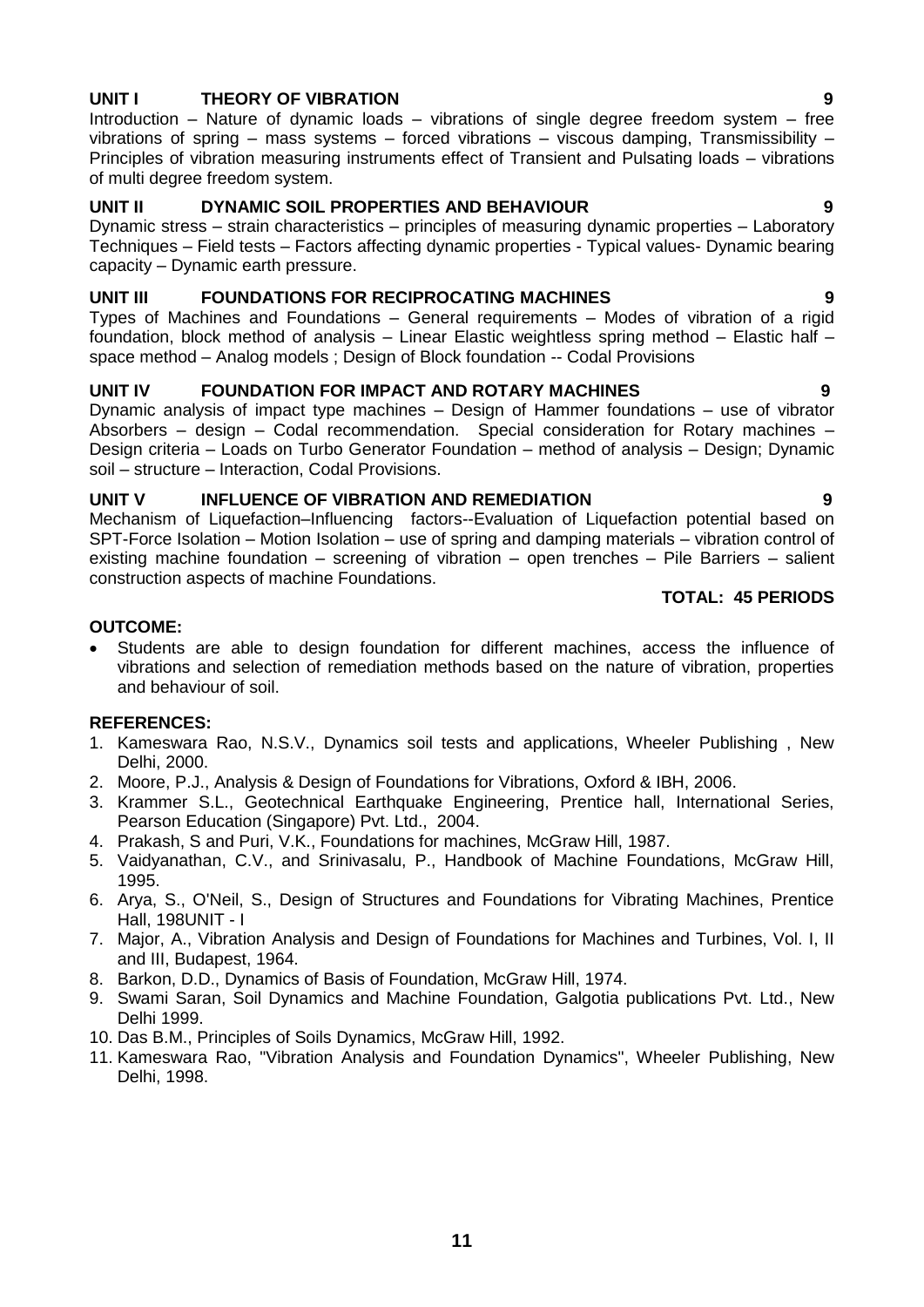# <span id="page-11-0"></span>**SF7211 ADVANCED SOIL MECHANICS LABORATORY I L T P C**

### **OBJECTIVES:**

 At the end of the course student attains adequate knowledge in assessing index properties, compaction, CBR, Compressibility, Swell characteristics and permeability of soils by conducting laboratory tests.

### **LIST OF EXPERIMENTS**

### **UNIT I INDEX TESTS 12**

sSpecific gravity of soil solids-Grain size distribution (Sieve analysis and Hydrometer analysis) - Liquid limit and Plastic limit tests - Shrinkage limit and Differential free swell tests - Field density Test

### **UNIT II CHEMICAL TESTS 12**

Chemical analysis –  $pH - Conductivity - quantification of ions through flame Photometer -$ Determination of organic, sulphate and chlorite content.

### **UNIT III COMPACTION AND CBR TESTS 12**

Compaction tests - Determination of moisture – density relationship – Influence of compaction energy – CBR Test.

### **UNIT IV COSOLIDATION AND PERMEABILITY TESTS 12**

One dimensional consolidation test, Cv , Cc and mv determination. Permeability of soil – constant and falling head methods.

### **UNIT V SWELLTESTS 12**

Determination of percent swell – swell pressure, constant volume method; expanded - loaded method.

### **TOTAL: 60PERIODS**

### **OUTCOME:**

 Students will be capable of assessing various properties of soils by conducting appropriate tests.

- 1. Alam Singh and Chowdary, G.R., Soil Engineering in Theory and Practice (Vol.2) Geotechnical Testing and Instrumentation, CBS Publishers and Distributors, New Delhi, 2006.
- 2. Head, K.H., Manual of Soil Laboratory Testing Vol.I and II, Pentech Press, London 1990.
- 3. Head, K.H., Manual of Soil Laboratory Testing Vol.III, Second Edition, John Wiley & Sons, 1998.
- 4. Bowles, J.E., Engineering properties of soils and their measurements, McGraw Hill, 1992.
- 5. Das, B.M., Soil Mechanics Laboratory Manual, Engineering Press, Austin, 1997
- 6. Al-Khataji, A.W. and Anderstand, O.B., Geotechnical Engineering & Soil Testing, Sounders College Publishing, Fort Worth, 1992.
- 7. "Soil Engineering Laboratory Instruction Manual", Published by the Engineering College Co-operative Society, Chennai, 1996.
- 8. Lambe T.W., Soil Testing for Engineers", John Wiley and Sons, New York, 1990.
- 9. I.S. Code of Practice (2720): Relevant Parts, as amended from time to time.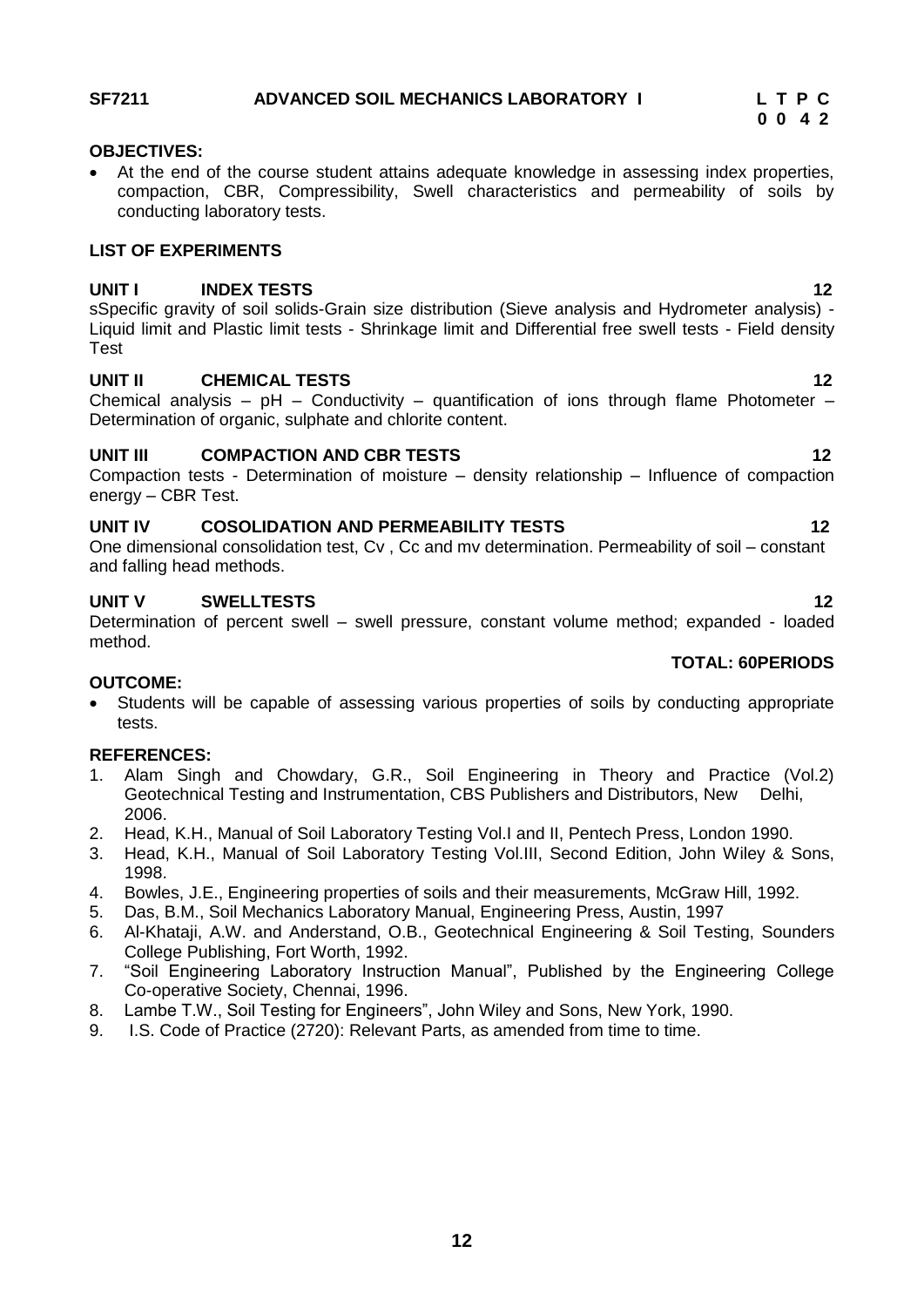### <span id="page-12-0"></span>SF7311 ADVANCED SOIL MECHANICS LABORATORY II LTPC

### **OBJECTIVES:**

 At the end of the course student attains adequate knowledge in assessing Shear Strength, dynamic properties of soil and Shear strength, indirect tensile strength and compressive strength of Rocks. Student learns to as sess the different properties of geosynthetics. Student is trained to gain knowledge in assessing the properties of soils through field tests and also by conducting model tests.

### **UNIT I SHEAR STRENGTH TESTS 12**

Direct shear – Triaxial compression (UU and CU) test – Unconfined compression test –Vane shear test.

### **UNIT II SUCTION TESTS 8**

Soil water characteristic curves of soil by Pressure Plate apparatus – Filter paper technique.

### **UNIT III TEST ON GEOSYNTHETICS 12**

Opening size of Geotextiles – Tensile strength of Geosynthetic materials – Interfacial friction – **Permeability** 

### **UNIT IV TEST ON ROCKS 12**

Point load index – Brazilian test – Direct shear test – Uniaxial compressive strength test

### **UNIT V MODEL AND FIELD TESTS 16**

Model test on foundation elements - strain gauges - load cells. Field tests - Plate load test – static cone penetration test – standard penetration test – pressuremeter test - Block vibration test.

### **OUTCOME:**

 Students will be capable of assessing shear strength, dynamic properties of soils by conducting appropriate tests. They will be in a position to assess the properties of geosynthetics and rocks. They can also supervise different field tests.

### **REFERENCES:**

- 1. Alam Singh and Chowdary, G.R., Soil Engineering in Theory and Practice (Vol.2) Geotechnical Testing and Instrumentation, CBS Publishers and Distributors, NewDelhi,2006.
- 2. Head, K.H., Manual of Soil Laboratory Testing Vol.I and II, Pentech Press, London 1990.
- 3. Head, K.H., Manual of Soil Laboratory Testing Vol.III, Second Edition, John Wiley & Sons, 1998.
- 4. Bowles, J.E., Engineering properties of soils and their measurements, McGraw Hill, 1992.
- 5. Kameswara Rao, N.S.V., Dynamics Soil Tests and Applications, Wheeler Publishing, New Delhi, 2000.
- 6. Das, B.M., Soil Mechanics Laboratory Manual, Engineering Press, Austin,1997
- 7. Al-Khataji, A.W. and Anderstand, O.B., Geotechnical Engineering & Soil Testing, Sounders College Publishing, Fort Worth, 1992.
- 8. Koerner, R.M., Designing with Geosynthetics, Third Edition, Prentice Hall, 1997.
- 9. "Soil Engineering Laboratory Instruction Manual", Published by the Engineering College Cooperative Society, Chennai, 1996.
- 10. Lambe T.W., Soil Testing for Engineers", John Wiley and Sons, New York, 1990.
- 11. I.S. Code of Practice (2720): Relevant Parts, as amended from time to time.

**TOTAL: 60PERIODS**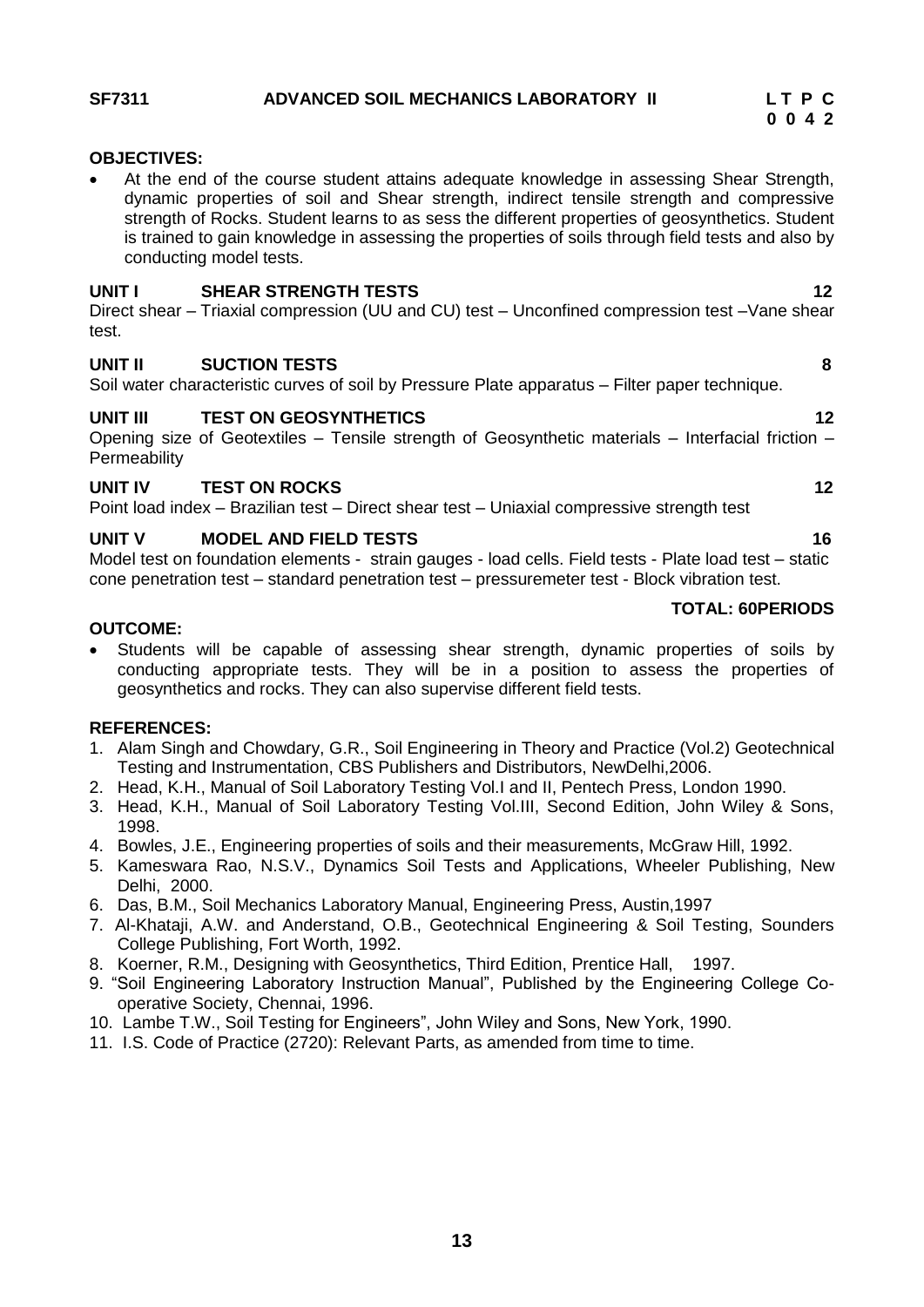### **OBJECTIVES:**

 To train the students in field work so as to have a first hand knowledge of practical problems in carrying out Soil Mechanics and Foundation engineering tasks. To develop skills in facing and solving the geotechnical engineering field problems.

### **SYLLABUS:**

The students individually undertake training in reputed Soil Mechanics and Foundation Engineering Companies during the summer vacation for a specified period of four weeks. At the end of training, a detailed report on the work done should be submitted within ten days from the commencement of the semester. The students will be evaluated through a viva-voce examination by a team of internal staff.

### **OUTCOME:**

 Students are able to solve Soil Mechanics and Foundation engineering problems in the field either individually or in team.

| <b>SF7313</b> | <b>PROJECT WORK (PHASE I)</b> | L T P C  |
|---------------|-------------------------------|----------|
|               |                               | 0 0 12 6 |

### **OBJECTIVES:**

- To identify a specific problem for the current need of the society and collecting information related to the same through detailed review of literature.
- To develop the methodology to solve the identified problem.
- To train the students in preparing project reports and to face reviews and viva-voce examination.

### **SYLLABUS:**

The student individually works on a specific topic approved by faculty member who is familiar in this area of interest. The student can select any topic which is relevant to his/her specialization of the programme. The topic may be experimental or analytical or case studies. At the end of the semester, a detailed report on the work done should be submitted which contains clear definition of the identified problem, detailed literature review related to the area of work and methodology for carrying out the work. The students will be evaluated through a viva-voce examination by a panel of examiners including one external examiner.

### **OUTCOME:**

 At the end of the course the students will have a clear idea of his/her area of work and they are in a position to carry out the remaining phase II work in a systematic way.

### SF7411 **EXECUTE PROJECT WORK (PHASE II)** L T P C

 **0 0 24 12**

### **OBJECTIVES:**

- To solve the identified problem based on the formulated methodology.
- To develop skills to analyze and discuss the test results, and make conclusions.

### **SYLLABUS:**

The student should continue the phase I work on the selected topic as per the formulated methodology. At the end of the semester, after completing the work to the satisfaction of the supervisor and review committee, a detailed report should be prepared and submitted to the head of the department. The students will be evaluated through based on the report and the viva-voce examination by a panel of examiners including one external examiner.

### **TOTAL: 360 PERIODS**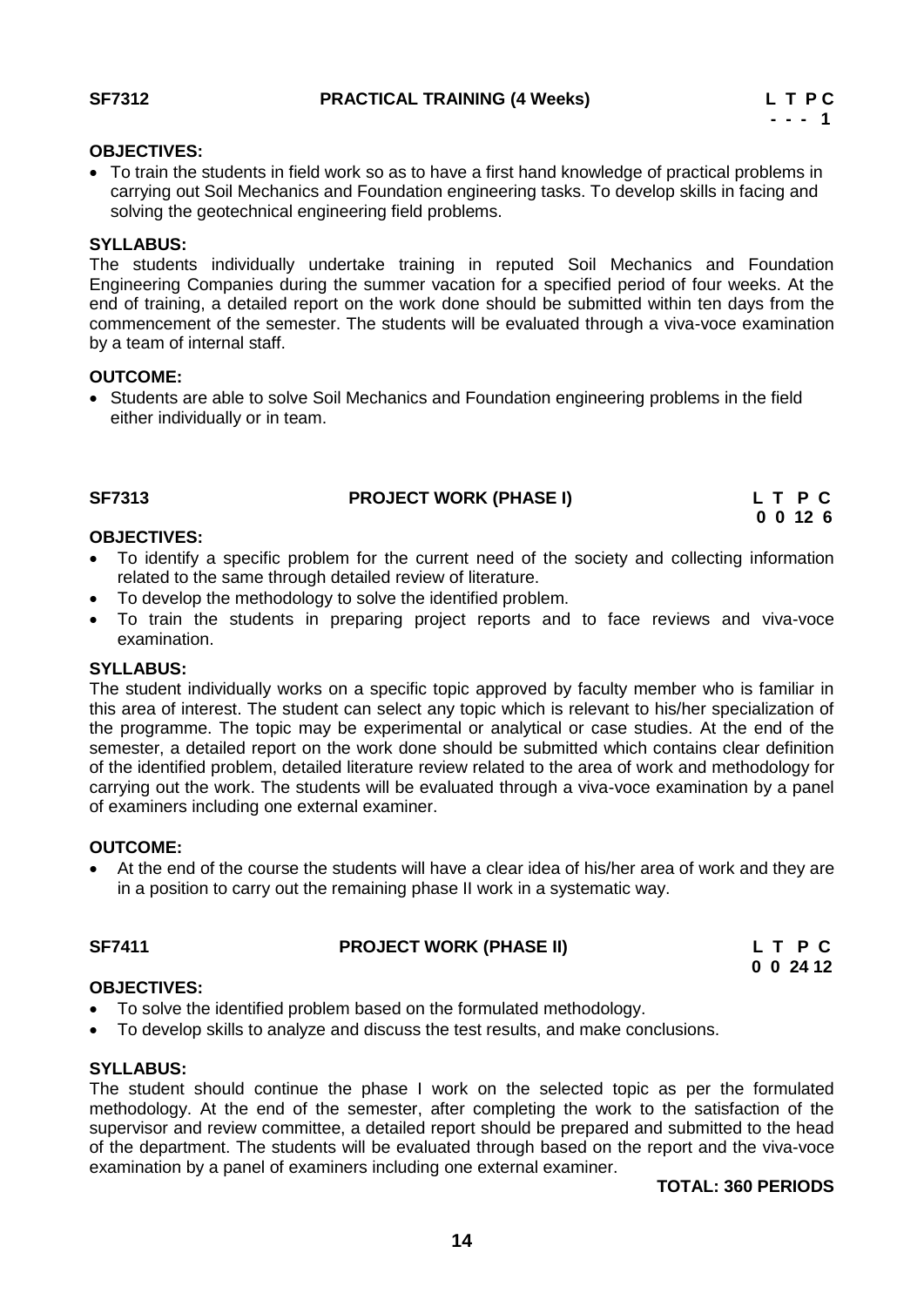### **OUTCOME:**

• On completion of the project work students will be in a position to take up any research and challenging practical problem for finding better solutions.

### <span id="page-14-0"></span>**SF7001 EARTH PRESSURE AND EARTH RETAINING STRUCTURES L T P C**

### **OBJECTIVES:**

 At the end of this course, students are expected to analyse and design rigid, flexible earth retaining structures, slurry supported trenches and deep cuts.

### **UNIT I** EARTH PRESSURE THEORIES **12**

Introduction – State of stress in retained soil mass – Earth pressure theories – Classical and graphical techniques – Active and passive cases – Earth pressure due to external loads, empirical methods. Wall movement and complex geometry.

### **UNIT II COMPACTION, DRAINAGE AND STABILITY OF RETAINING STRUCTURES 8**

Retaining structure – Selection of soil parameters - Lateral pressure due to compaction, strain softening, wall flexibility, drainage arrangements and its influence. – Stability analysis of retaining structure both for regular and earthquake forces.

### **UNIT III SHEET PILE WALLS 8**

Types of sheet piles - Analysis and design of cantilever and anchored sheet pile walls – free earth support method – fixed earth support method. Design of anchor systems - isolated and continuous.

### **UNIT IV SUPPORTED EXCAVATIONS 8**

Lateral pressure on sheeting in braced excavation, stability against piping and bottom heaving. Earth pressure around tunnel lining, shaft and silos – Soil anchors – Soil pinning –Basic design concepts.

### **UNIT V SLURRY SUPPORTED TRENCHES 9**

Basic principles – Slurry characteristics – Specifications - Diaphragm and bored pile walls – stability Analysis and design  **TOTAL: 45 PERIODS**

### **OUTCOME:**

 Students will be capable of analysing and designing rigid, flexible earth retaining structures, slurry supported trenches and deep cuts.

### **REFERENCES:**

- 1. Clayton, C.R.I., Militisky, J. and Woods, R.I., Earth pressure and Earth-Retaining structures, Second Edition, Survey University Press, 1993.
- 2. Das, B.M., Principles of Geotechnical Engineering, Fourth Edition, The PWS series in Civil Engineering, 1998.
- 3. Militisky, J. and Woods, R., Earth and Earth retaining structures, Routledge,1992.
- 4. Winterkorn, H.F. and Fang, H.Y., Foundation Engineering Handbook, Galgotia Book- source, 2000.
- 5. Rowe, R.K., Geotechnical and Geoenvironmental Engineering Handbook, Kluwer Academic Publishers, 2001.
- 6. Koerner, R.M., Design with Geosynthetics, Third Edition, Prentice Hall, 1997.
- 7. Day, R.W., Geotechnical and Foundation Engineering: Design and Construction, McGraw Hill, 1999.
- 8. Mandal, J.N., Reinforced Soil and Geotextiles, Oxford & IBH Publishing Co. Pvt. Ltd., New Delhi, 1993.
- 9. McCarthy, D.F., Essentials of Soil Mechanics and Foundations: Basic Geotechnics, Sixth Edition, Prentice Hall, 2002.

 **3 0 0 3**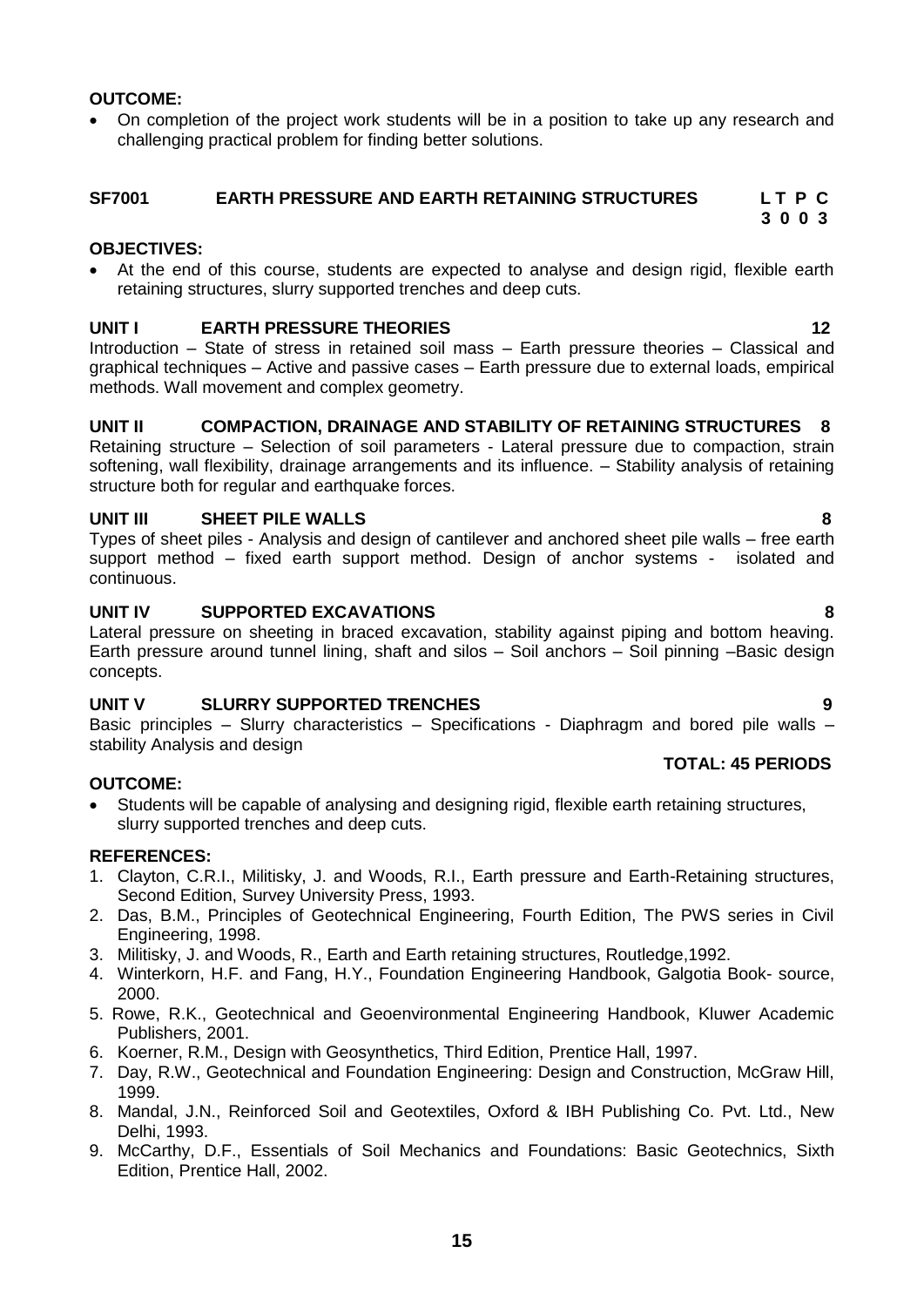- 10. Hajnal, I., Marton, J. and Regele, Z., Construction of diaphragm walls, A Wiley Interscience Publication, 1984.
- 11. Petros P. Xanthakos., Slurry walls as structural systems, 1993

### <span id="page-15-0"></span> ROCK MECHANICS IN ENGINEERING PRACTICE L T P C  **3 0 0 3**

### **OBJECTIVE:**

 Students are expected to classify, understand stares-strain characteristics, failure criteria, and influence of insitu stress in the stability of various structures and various technique to improve the insitu strength of rocks.

### **UNIT I CLASSIFICATION OF ROCKS 9**

Rocks of peninsular India and the Himalayas - Index properties and classification of rock masses, competent and incompetent rock - value of RMR and ratings in field estimations.

### **UNIT II STRENGTH CRITERIA OF ROCKS 9**

Behaviour of rock under hydrostatic compression and deviatric loading - Models of rock failure planes of weakness and joint characteristics - joint testing, Mohr -Coulomb failure criterion and tension cut-off. Hoek and Brown Strength criteria for 12 rocks with discontinuity sets.

### **UNIT III** DESIGN ASPECTS IN ROCKS 10

Insitu stresses and their measurements, Hydraulic fracturing, flat jack, over coring and under coring methods - stress around underground excavations - Design aspects of openings in rocks case studies.

### **UNIT IV SLOPE STABILITY OF ROCKS 9**

Rock slopes - role of discontinuities in slop failure, slope analysis and factor of safety - remedial measures for critical slopes - case studies.

### **UNIT V REINFORCEMENT OF ROCKS 8**

Reinforcement of fractured and joined rocks - shotcreting, bolting, anchoring, installation methods case studies.

### **OUTCOME:**

 Students are capable of classifying the rock. They can understand stares-strain characteristics, failure criteria, and influence of insitu stress in the stability of various structures. They also know various technique to improve the insitu strength of rocks.

### **REFERENCES**:

- 1. Goodman, R.E., Introduction to rock mechanics, John Willey and Sons, 1989.
- 2. Hudson, A. and Harrison, P., Engineering Rock mechanics An introduction to the principles, Pergamon publications, 1997.
- 3. Hoek, E and Bray, J., Rock slope Engineering, Institute of Mining and Metallurgy, U.K. 1981.
- 4. Hoek, E and Brown, E.T., Underground Excavations in Rock, Institute of Mining and Metallurgy, U.K. 1981.
- 5. Obvert, L. and Duvall, W., Rock Mechanics and the Design of structures in Rock, John Wiley, 1967.
- 6. Bazant, Z.P., Mechanics of Geomaterials Rocks, Concrete and Soil, John Wiley and Sons, Chichester, 1985.
- 7. Wittke, W., Rock Mechanics. Theory and Applications with case Histories, Springerverlag, Berlin, 1990.
- 8. Waltham, T, Foundations of Engineering Geology, Second Edition, Spon Press, Taylor & Francis Group, London and New York, 2002.

# **TOTAL: 45 PERIODS**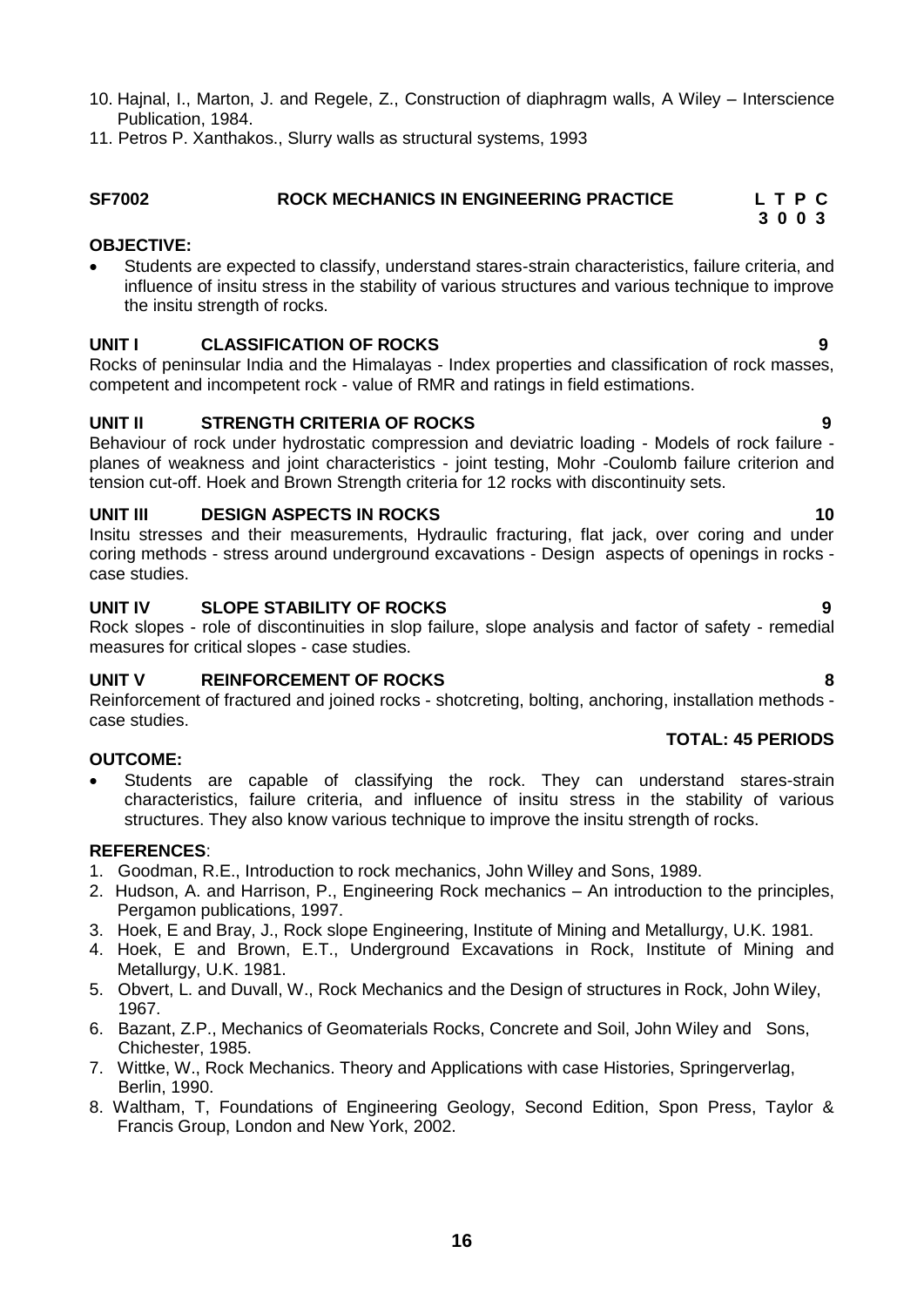### **OBJECTIVE:**

 Students are expected to learn reasons for failure and damages of embankments and slopes, various methods of analysis of slopes and remedial techniques to protect the slopes.

### **UNIT I** DESIGN CONSIDERATION 9

Design consideration, Factors influencing design, Types of earth and rock fill dams, Design details, Provisions to control pore pressure.

### **UNIT II** STABILITY OF SLOPES **12**

Introduction, Stability of infinite and finite slopes, Limit Equilibrium method, Wedge analysis, Method of Slices, Bishop's method, Janbu's method etc. Special aspects of slope analysis, stability charts. Role of geosynthetics in stabilization of slopes.

### **UNIT III SEEPAGE ANALYSIS 5**

Seepage analysis, Flow nets, Stability conditions during construction, Full reservoir and drawdown - cut off walls – Trenches – Importance of drainage and filters.

### **UNIT IV FAILURE AND DAMAGES 9**

Failure and damages, Nature and importance of failures in embankment and foundation - Piping, Differential settlement, Foundation slides, Earthquake damage, creep and anisotropic effects, Reservoir wave action, Dispersive piping.

### **UNIT V SLOPE PROTECTION MEASURES** 10

Special design problems, Slope protection, Filter design, Foundation treatment, Earth dams on pervious soil foundation, Application of Geosynthetic materials in filtration. Treatment of rock foundation, Construction Techniques, Quality control and performance measurement.

### **TOTAL: 45 PERIODS**

### **OUTCOME:**

 Students are capable of reasoning out the causes of failure and damages of embankments and slopes. They can carry out slope stability analysis using various methods. They are also capable of carrying out remedial measures and protection of slopes.

### **REFERENCES:**

- 1. Rowe, R.K., Geotechnical and Geoenvironmental Engineering Handbook, Kulwer Academic Publishers, 2001.
- 2. Anderson, M.G., and Richards, K.S., Slope Stability, John Wiley, 1987.
- 3. Sherard, J.L., Woodward, R.J., Gizienski, R.J. and Clevenger, W.A., Earth and Earth rock dam, John Wiley, 1963.
- 4. Chowdhury, D.F., Slope analysis, Prentice Hall, 1988.
- 5. McCarthy, R.N., Essentials of Soil Mechanics and Foundations: Basic Geotechnics,Sixth Edition, Prentice Hall, 2002.
- 6. Bramhead, E.N., The Stability of Slopes, Blacky Academic and Professionals Publications, Glasgow, 1986.
- 7. Chandhar, R.J., Engineering Developments and Applications, Thomas Telford, 1991
- 8. Koerner, R.M. Designing with Geosynthetics, Third Edition, Prentice Hall, 1997.

### <span id="page-16-0"></span>**SF7004 REINFORCED SOIL STRUCTURES L T P C**

 **3 0 0 3**

### **OBJECTIVES:**

 To understand the mechanism of the reinforcement , its influence in the shear strength and design concept for various applications in geotechnical engineering. Students are able to analyse and design the geotechnical reinforced structures based on interaction mechanism of reinforcement and influence on the shear strength of soil.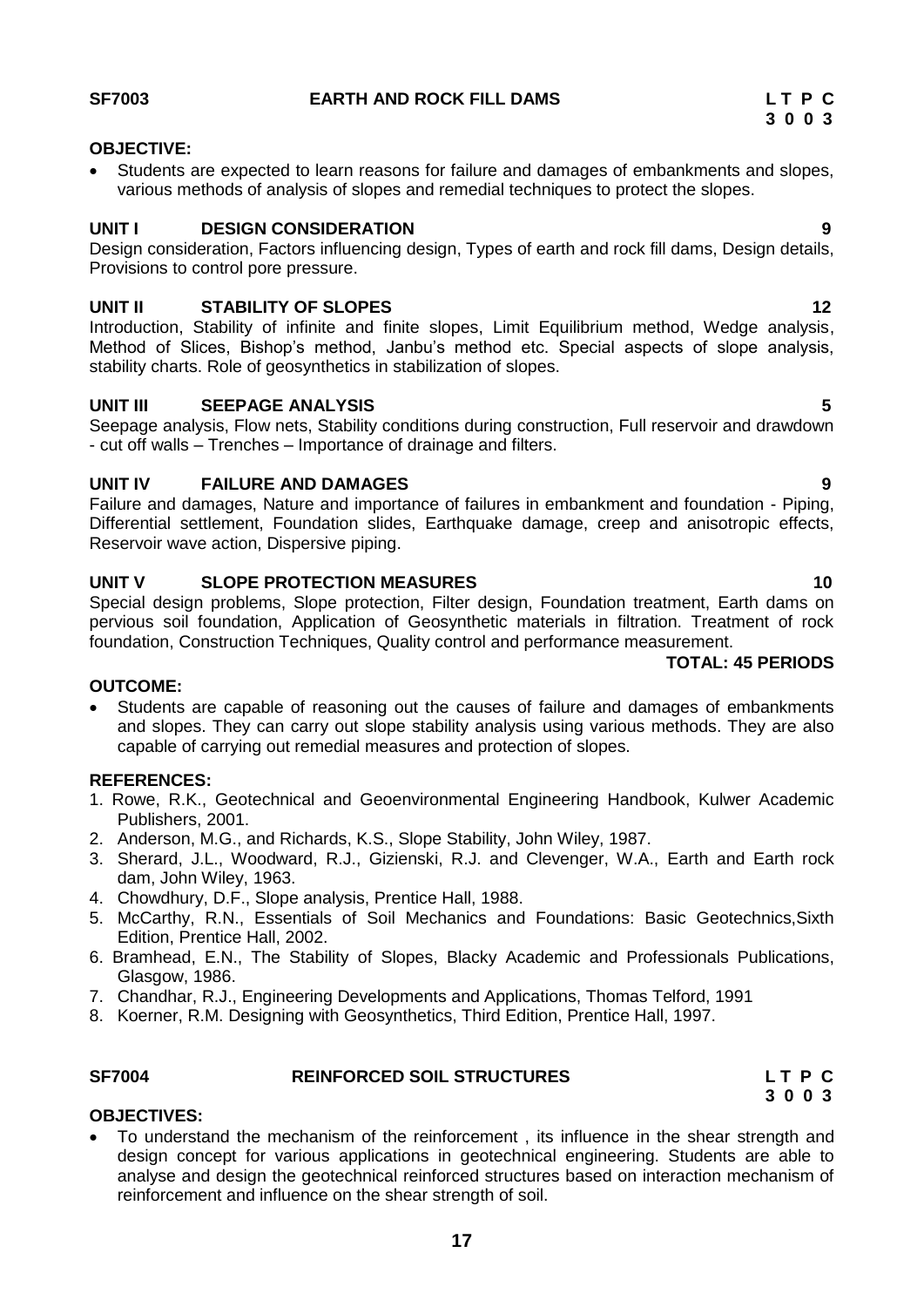## **UNIT I PRINCIPLES AND MECHANISMS OF SOIL REINFORCEMENT 7**

Historical Background, Principles, Concepts and Mechanisms of reinforced earth.

### **UNIT II REINFORCING MATERIALS AND THEIR PROPERTIES 10**

Materials used in reinforced soil structures, fill materials, reinforcing materials metal strips, Geotextile, Geogrids, Geomembranes, Geocomposites and Geojutes, Geofoam, Natural fibers facing elements – Properties and methods of Testing.

### **UNIT III** DESIGN OF SOIL REINFORCEMENT 13

Reinforcing the soil-Geotextiles and Geogrids – Embankments and slopes – reinforced walls – bearing capacity – Road way reinforcement-Railway reinforcement-slope stabilization-Seismic aspects

### **UNIT IV DESIGN FOR SEPARATION, FILTRATION AND DRAINAGE 10**

Geotextiles - requirement for design of separation – Filtration – General behaviour - filtration behind retaining wall, under drains, erosion control and silt fence – drainage design – Liners for liquid containment – Geomembrane and Geosynthetic clay liners.

### **UNIT V DURABILITY OF REINFORCEMENT MATERIALS 5**

Measurement of corrosion factors, resistivity - redox potential, water content, pH, electrochemical corrosion, bacterial corrosion – influence of environmental factors on the performance of Geosynthetic materials.

### **OUTCOME:**

 Students are able to analyse and design the geotechnical reinforced structures based on interaction mechanism of reinforcement and soil.

### **REFERENCES:**

- 1. Jewell, R.A., Soil Reinforcement with Geotextile, CIRIA, London, 1996.
- 2. Jones, C.J.F.P., Earth Reinforcement and Soil Structures, Earthworks, London, 1982.
- 3. Koerner, R.M., Designing with Geosynthetics, Third Edition, Prentice Hall, 1997.
- 4. Muller, W.W. HDPE Geomembranes in Geotechnics, Springer, New York 2007.
- 5. John, N.W.M., Geotextiles, John Blackie and Sons Ltd., London, 1987.
- 6. Gray, D.H., and Sotir, R.B., Biotechnical and Soil Engineering Slope Stabilization: A practical Guide for Erosion control, John Wiley & Son Inc., New York, 1996.
- 7. Ramanatha Ayyar , T.S., Ramachandran Nair, C.G. and Balakrishna Nair, N., Comprehensive Reference Book on Coir Geotextile, Centre for Development for Coir Technology, 2002.
- 8. Sivakumar Babu, G.L., An Introduction to Soil Reinforcement and Geosynthetics, University Press (India), Pvt. Ltd., Hyderabad, 2006.

### <span id="page-17-0"></span>**SF7005 FINITE ELEMENT METHOD AND APPLICATIONS L T P C**

### **OBJECTIVES:**

 Students are focused on acquiring the basic knowledge and computational skills in terms of finite element formulation with respect to various kinds of Geotechnical Engineering problems.

 **3 0 0 3**

### **UNIT I BASIC CONCEPTS 9**

Introduction – basic concepts - discretization of continuum, typical elements, the element characteristic matrix, element assembly and solution for unknowns – applications. Variational principles, variational formulation of boundary value problems, variational methods of approximation such as Ritz and weighted residual (Galerkin) methods.

### **UNIT II DISPLACEMENT MODELS 9**

Displacement based elements - element equations, convergence requirements, shape functions – element stresses and strains – element stiffness matrix - global equations – boundary conditions – solution of global equations – finite elements for axi-symmetric problem – one dimensional problem of stresses and strains – finite element analysis for two – dimensional problems.

### **TOTAL : 45 PERIODS**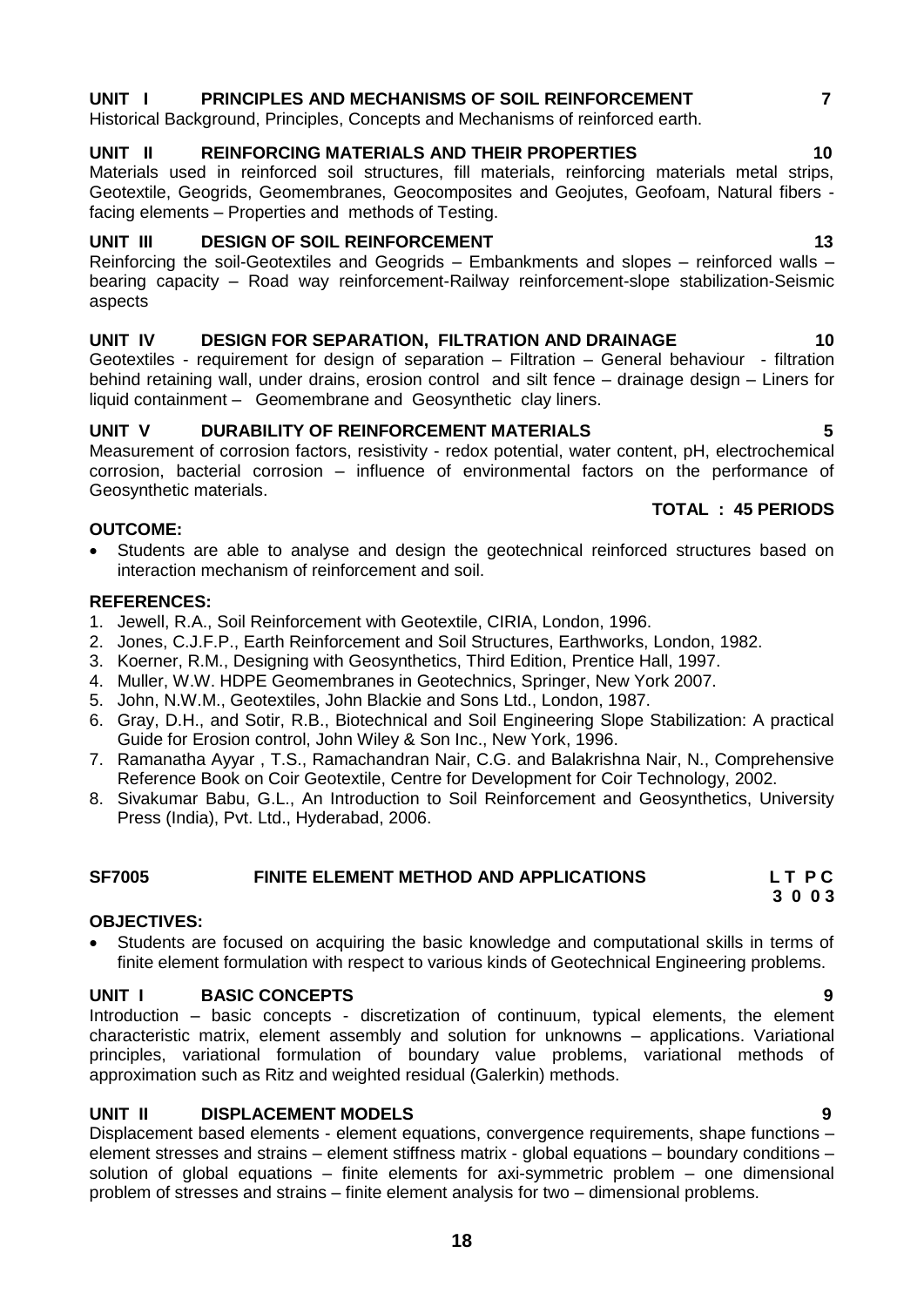# **UNIT III ISOPARAMETRIC FORMULATION 8**

Isoparametric element - Local and Natural Co-ordinates systems, Line, Triangular, Quadrilateral and Tetrahedral Element-Interpolation - Displacement Models Formulation of Isoparametric - Finite element matrices in Local and Global Coordinate system – refined elements – numerical integration techniques.

### **UNIT IV GEOTECHNICAL CONSIDERATION 9**

Introduction – total stress analysis – pore pressure calculation – FEM to model structural components, strain definitions, constitutive equation, finite element formulation, membrane elements – Finite elements to model interfaces – basic theory – finite element formulation – boundary conditions – finite element theory for nonlinear behavior of soils.

### **UNIT V APPLICATION IN GEOTECHNICAL ENGINEERING 10**

Use of FEM to problems in soils – description and application to consolidation – seepage - FEM to simulate soil – structure interaction problems – software package use for simulating and analyzing the real foundation problem using FEM such as footing, pile foundation and deep excavations.

### **TOTAL: 45 PERIODS**

### **OUTCOME**

 Students will have the capacity to use advanced numerical techniques like FEM in various Geotechnical Engineering applications and in a capacity to use FEM based software programs for arriving solutions to various practical design problems in Geotechnical Engineering.

### **REFERENCE BOOKS**

- 1. Concepts and applications of finite element analysis by Cook, R.D., Malkus, D.S., and Plesha, M.E., John Wiley, New York., 1989.
- 2. Introduction to the finite element method by Desai and Abel, Van Nostrand Reinhold Company, New York, 1972.
- 3. Finite element analysis Theory and Programming by Krishnamoorthy.C.S., Tata McGraw-Hill, New Delhi, 1990.
- 4. Finite element in geotechnical engineering by Naylor, Pande, Simpson and Tabb., Pineridge Press Ltd, Swansea, U. K, 1981.
- 5. The Finite Element Method by Zienkiewicz, O.C., 3<sup>rd</sup> Edition, Tata McGraw-Hill publishing Co., New Delhi, 1983.
- 6. Finite element analysis in geotechnical engineering theory by Potts, D.M. and Zdravkovic, L., Published by Thomas Telford, London, 1999.
- 7. An introduction to the finite element method by Reddy, J.N., McGraw Hill, New York, 1984.
- 8. The Finite Element Methods in Engineering by Rao, S.S., Pergamon, New York, 1998.
- 9. Soil-machine introduction A finite element perspective by Shen, J. and Kushwahs, R.L., Moral Dikker, Inc., 1998.
- 10. Programming the Finite Element Method with application to Geomechanics by Smith, I.M., John Wiley and Sons, New Delhi, 2000.

### **SF7006 GEOTECHNICAL EARTHQUAKE ENGINEERING L T P C**

### <span id="page-18-0"></span> **3 0 0 3**

### **OBJECTIVES:**

 To understand the dynamics of earth and its response, effect on earth structure and measures to mitigate the effects. Students are able to develop the design ground motion for a site by suitable response analysis to analyse and design geotechnical structures. Students are able to prepare a hazard and risk map.

### **UNIT I ELEMENTS OF EARTHQUAKE SEISMOLOGY AND DYNAMICS 6**

Mechanism of Earthquakes - Causes of earthquake - Earthquake Fault sources - Elastic Rebound theory - Seismic wave in Earthquake shaking - Definition of earthquake terms - Locating an earthquake - Quantification of earthquakes.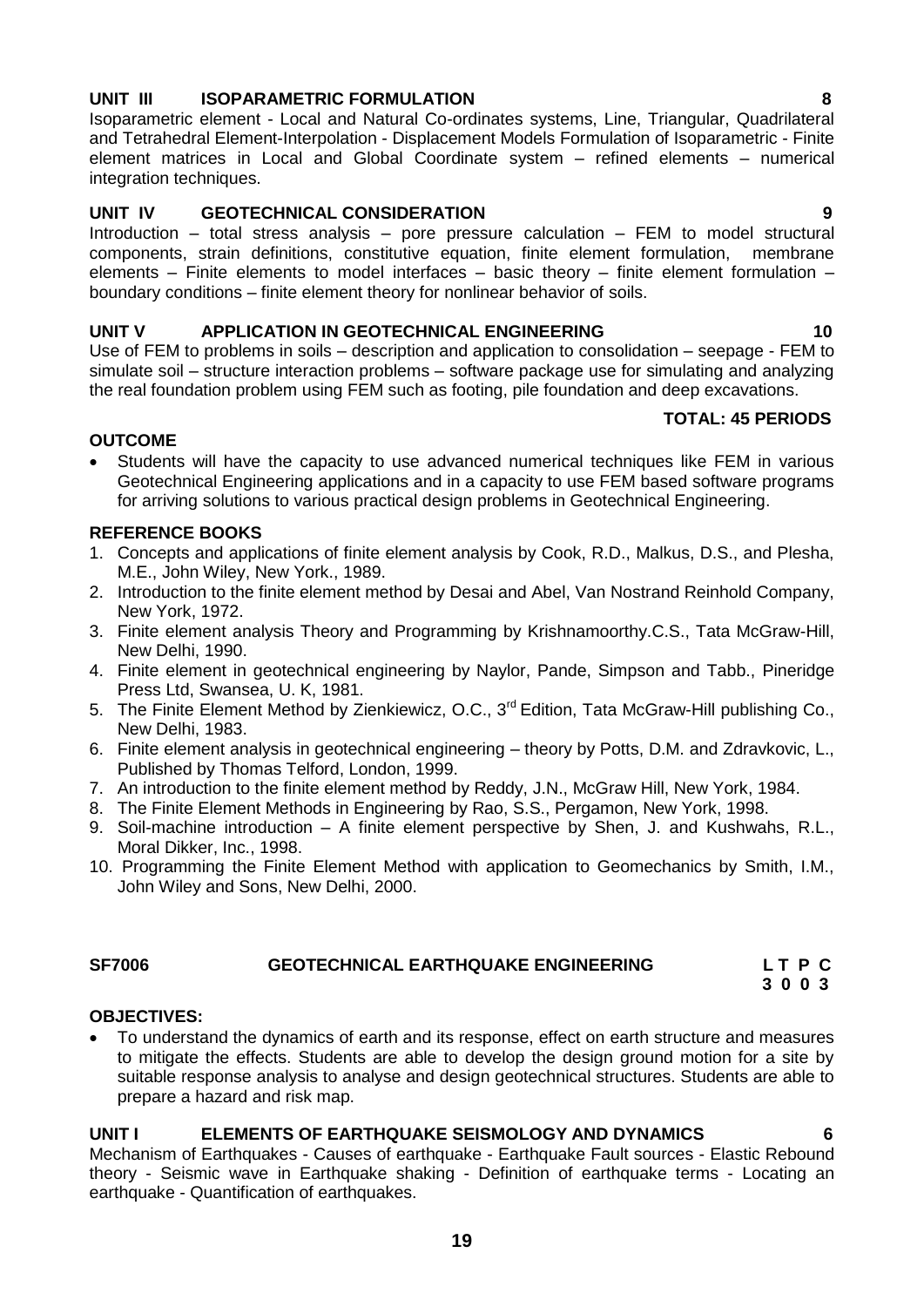### **UNIT II GROUND MOTION CHARACTERISTICS 10**

Strong Motion Records -characteristics of ground motion - Factors influencing ground motion - Estimation of frequency content parameters - Seismic site investigations - Evaluation of Dynamic soil properties.

### **UNIT III GROUND RESPONSE ANALYSIS - LOCAL SITE EFFECTS AND DESIGN GROUND MOTION 10**

Wave propagation Analysis - Site Amplification, Ground Response Analysis - Method of analysis - One Dimensional Analysis - Equivalent linear Analysis – shear beam Analysis - site effects - Design Ground Motion - Developing Design Ground Motion. Application of software package codal recommendations.

### **UNIT IV SEISMIC STABILITY ANALYSIS 12**

Earthquake Resistant Design of foundation of buildings - Design considerations - Geotechnical - Architectural - Structural - Capacity Design - Seismic analysis. Earthquake Response of slopes - Evaluation of slope stability - Pseudostatic Analysis - Newmark's Study of Block Analysis - Dynamic Analysis - Earth pressure due to ground shaking valuation - Lateral Deformation - codal provisions.

### **UNIT V EARTHQUAKE HAZARD MITIGATION 7**

Seismic risk vulnerability and hazard - Risk mapping - scale – changing percept of risk – vulnerability Atlas of India. Hazard assessment - Maintenance and modifications to improve hazard resistance; Seismic microzonation – methodology – scale of mapping - Different type of foundation and its impact on safety.

### **OUTCOME:**

 Students are able to perform seismic stability analysis of geotechnical structures and in-situ soil by developing the design ground motion for an area based on bed rock motion and types of soils.

### **REFERENCES:**

- 1. Kameswara Rao, N.S.V., Dynamics soil tests and applications, Wheeler Publishing New Delhi, 2000.
- 2. Krammer S.L., Geotechnical Earthquake Engineering, Prentice Hall,Iinternational Series, Pearson Education (Singapore) Pvt. Ltd., 2004.
- 3. Kameswara Rao, Vibration Analysis and Foundation Dynamics, Wheeler Publishing, New Delhi, 1998.
- 4. Mc Guire, R.K. Seismic Hazard and Risk Analysis Earthquake Engineering Research Institute, 2004.
- 5. Mahanti, N.C. Samal, S.K. Datta, P. Nag.N.K., Diaster Management, Narosa Publishing House, New Delhi, India, 2006.
- 6. Wai-Fah Chen and Cgharles Scawthem, Earthquake Engineering Hand book, Caspress,2003.
- 7. Robert W. Day, Geotechnical Earthquake Engineering Hand book, McGraw Hill, 2002.

### <span id="page-19-0"></span>SF7007 **PAVEMENT ENGINEERING** L T P C

### **OBJECTIVES:**

 Student gains knowledge on designing rigid and flexible pavements for different serviceability conditions of roads.

### **UNIT I BASIC CONCEPTS 9**

Historical development of pavements – types, classification, components and principle of load transfer – Approaches to pavement design – vehicle and traffic considerations – behaviour of road materials under repeated loading – Stresses and deflections in layered systems**.**

### **TOTAL: 45 PERIODS**

 **3 0 0 3**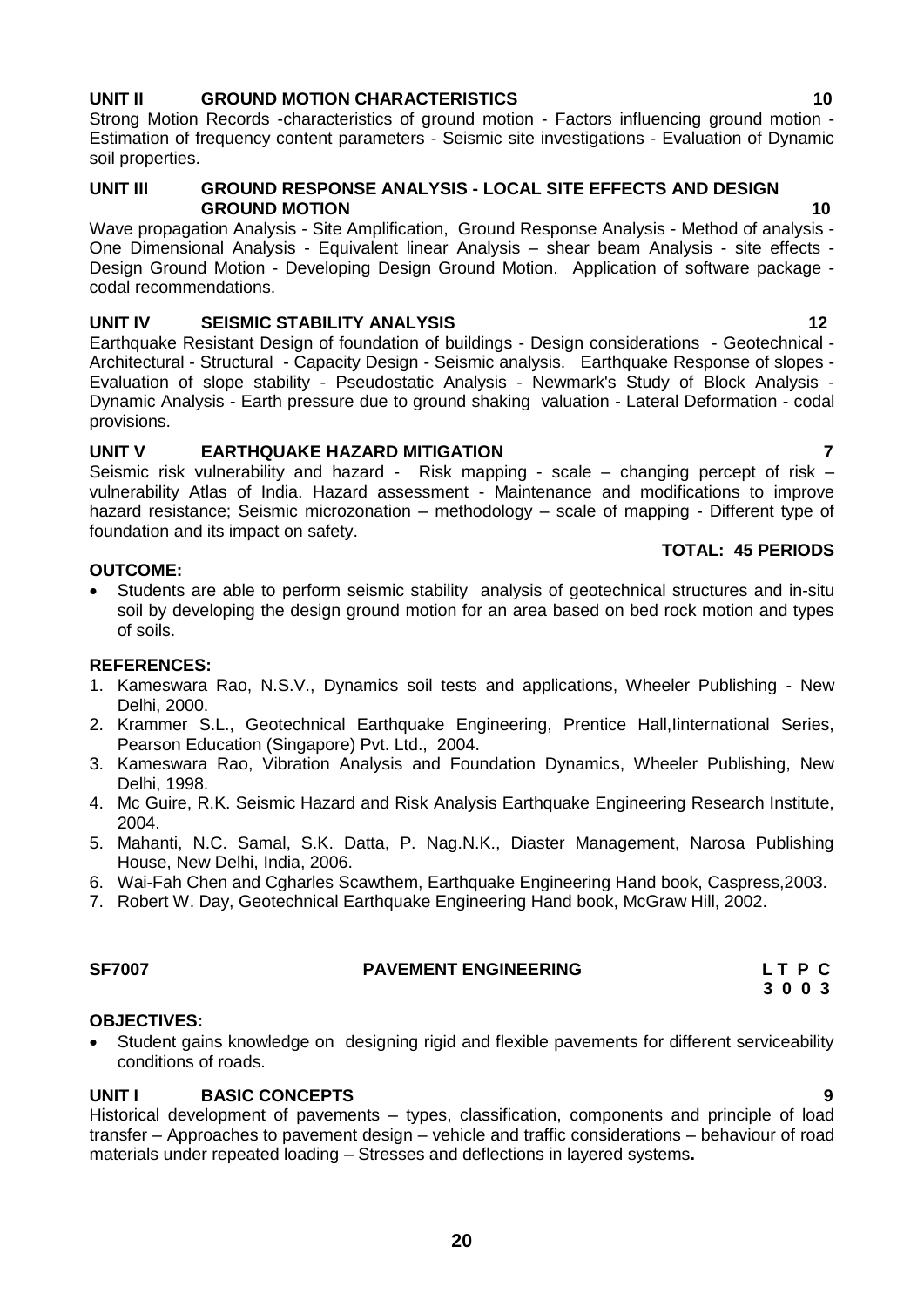# **UNIT II FLEXIBLE PAVEMENT 9**

Factors affecting flexible pavements – material characterization for analytical pavement design – AASHO, CBR, group index methods – Importance of Resilient modulus – Fatigue subsystem – failure criteria for bituminous pavements – IRC design guidelines.

### **UNIT III RIGID PAVEMENT 9**

Factors affecting rigid pavements - Design procedures for rigid pavement – Slab thickness, dowel bar, tie bar, spacing of joints – IRC guidelines – Airfield pavements – Comparison of highway and airfield pavements.

### **UNIT IV PAVEMENT EVALUATION AND REHABILITATION 9**

Pavement evaluation – surface and structural - causes and types of failures in flexible and rigid pavements – Presents serviceability index of roads – Overlay design - pavements maintenance, management and construction – Drainage and its importance in pavements.

### **UNIT V STABILIZATION OF SOILS FOR ROAD CONSTRUCTIONS 9**

Need for a stabilized soil – Design criteria – Mechanisms - factors influencing choice of stabilizers - Testing and field control – Applications of Geosynthetics in road construction - Case studies.

### **TOTAL: 45 PERIODS**

### **OUTCOME:**

 Students are able to design different new pavements and rehabilitate the existing roads using recent technology.

### **REFERENCES:**

- 1. Wright, P.H., Highway Engineers, John Wiley & Sons, Inc., New York, 1996.
- 2. Khanna S.K and Justo C.E.G, Highway Engineering, Eighth Edition, New Chand and Brothers, Roorkee, 2001.
- 3. Yoder R.J and Witchak M.W., Principles of Pavement Design, John Wiley, 2000.
- 4. Croney, D., Design and Performance of Road Pavements, HMO Stationary Office, 1979.
- 5. Design and Specification of Rural Roads (Manual), Ministry of rural roads, Government of India, New Delhi, 2001.
- 6. Guidelines for the Design of Flexible Pavements, IRC:37 2001, The Indian roads Congress, New Delhi.
- 7. Guideline for the Design of Rigid Pavements for Highways, IRC:58-1998, The Indian Roads Congress, New Delhi.
- 8. O' Flaherty, C.A., Highways The location, Design, Construction & Maintenance of Pavements, Fourth Edition, Elsevier, 2006
- 9. Bell. P.S., Developments in Highway Engineering, Applied Sciences publishers, 1978.

# <span id="page-20-0"></span>**SF7008 GEOENVIRONMENTAL ENGINEERING L T P C**

### **OBJECTIVES:**

 The student acquires the knowledge on the Geotechnical engineering problems associated with soil contamination, safe disposal of waste and remediate the contaminated soils by different techniques thereby protecting environment.

### **UNIT I SOIL – WASTE INTERACTION 8**

Role of Geoenvironmental Engineering – sources, generation and classification of wastes – causes and consequences of soil pollution – case studies in soil failure -factors influencing soilpollutant interaction – modification of index, chemical and engineering properties – physical and physio-chemical mechanisms – Environmental laws and regulations.

### **UNIT II CONTAMINANT TRANSPORT AND SITE CHARACTERISATION 9**

Transport of contaminant in subsurface – advection, diffusion, dispersion – chemical process – biological process, sorption, desorption, precipitation, dissolution, oxidation, complexation, ion exchange, volatization, biodegradation – characterization of contaminated sites – soil and rock data – hydrological and chemical data – analysis and evaluation – risk assessment – case studies.

 **3 0 0 3**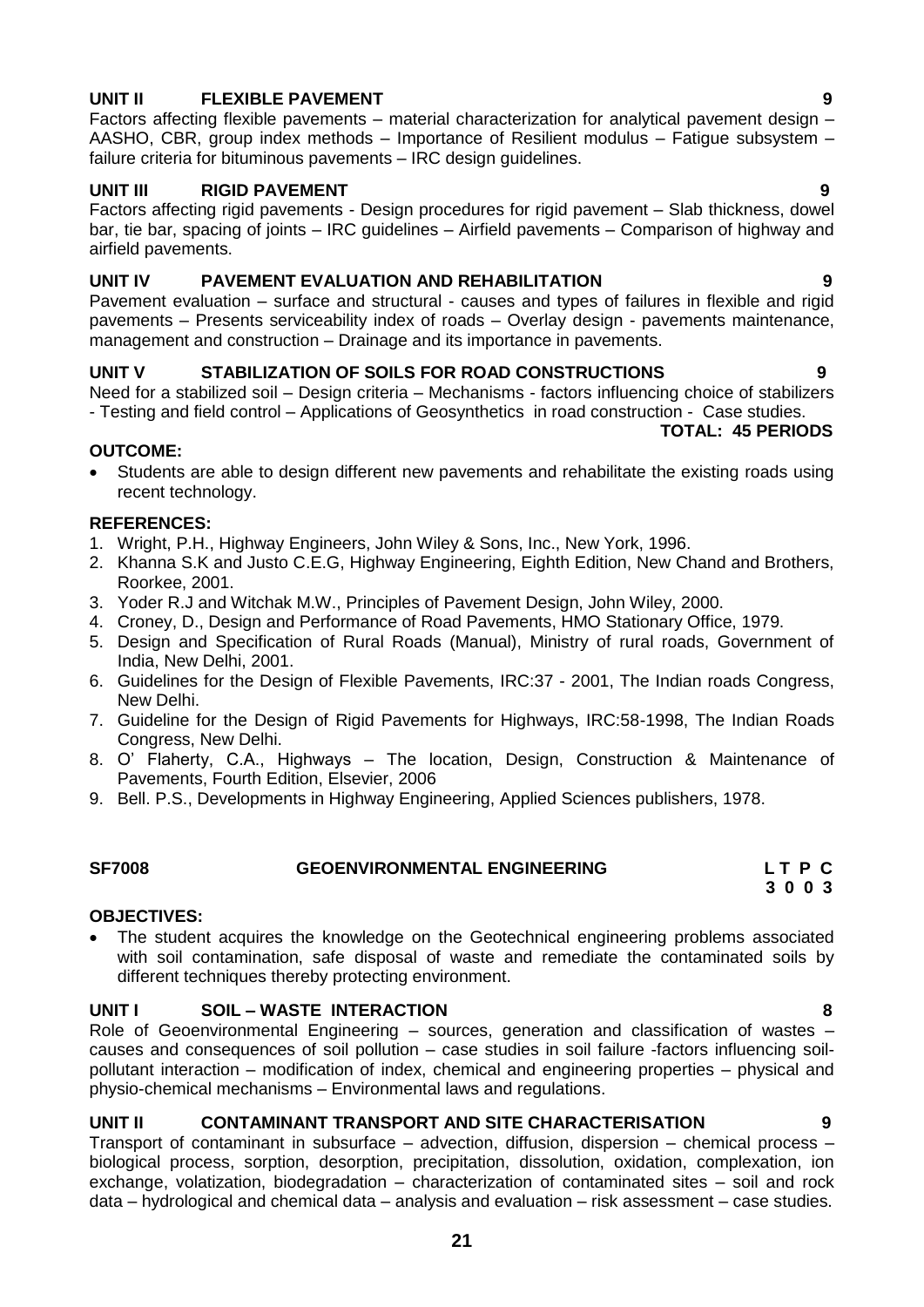# **UNIT III WASTE CONTAINMENT AND REMEDIATION OF CONTAMINATED SITES 9**

Insitu containment – vertical and horizontal barrier – surface cover – ground water pumping system on subsurface drain – soil remediation – soil vapour extraction, soil waste stabilization, solidification of soils, electrokinetic remediation, soil heating, vitrification, bio remediation, phyto remediation – ground water remediation – pump and treat , Insitu flushing, permeable reacting barrier, Insitu air sparging - case studies.

### **UNIT IV LANDFILLS AND SURFACE IMPOUNDMENTS 9**

Source and characteristics of waste - site selection for landfills – components of landfills – liner system – soil, geomembrane, geosynthetic clay, geocomposite liner system – leachate collection – final cover design – monitoring landfill.

### **UNIT V STABILISATION OF WASTE** 2002 2003 2004 2005 2006 2007 2008 2009 2006 2007 2008 2009 2008 2009 2008 200

Evaluation of waste materials – flyash, municipal sludge, plastics, scrap tire, blast furnace slag, construction waste, wood waste and their physical, chemical and biological characteristics – potential reuse – utilization of waste and soil stabilization – case studies. **TOTAL: 45 PERIODS**

### **OUTCOME:**

 Students are able to assess the contamination in the soil and to select suitable remediation methods based on contamination. Also they are able to prepare the suitable disposal system for particular waste.

### **REFERENCES:**

- 1. Daniel B.E, Geotechnical Practice for waste disposal, Chapman & Hall, London, 1993.
- 2. Hari D. Sharma and Krishna R.Reddy, Geo-Environmental Engineering John Wiley and Sons, INC, USA, 2004.
- 3. Westlake, K., Landfill Waste pollution and Control, Albion Publishing Ltd., England, 1995.
- 4. Wentz, C.A., Hazardous Waste Management, McGraw Hill, Singapore, 1989.
- 5. Proceedings of the International symposium of Environmental Geotechnology (Vol.I and II), Environmental Publishing Company, 1986 and 1989.
- 6. Ott, W.R., Environmental Indices, Theory and Practice, Ann Arbor, 1978.
- 7. Fried, J.J., Ground Water Pollution, Elsevier, 1975.
- 8. ASTM Special Tech. Publication 874, Hydraulic Barrier in Soil and Rock, 1985.
- 9. Lagrega, M.d., Buckingham, P.L., and Evans, J.C., Hazardous Waste Management, McGraw Hill, Inc. Singapore, 1994.

<span id="page-21-0"></span>

| <b>SF7009</b> | <b>SOIL STRUCTURE INTERACTION</b> | LTPC |
|---------------|-----------------------------------|------|
|               |                                   | 3003 |

### **OBJECTIVES:**

 Focus is on idealization of soil response to closely represent continuum behavior and interaction analysis between the soil-structure with reference to relative stiffness of beams, slabs and piles under different loading conditions.

### **UNIT I SOIL RESPONSE MODELS OF INTERACTION ANALYSIS 9**

Introduction to soil – Foundation interaction problems, Soil behavior, Foundation behavior, Interface behavior, soil-foundation interaction analysis, soil response models, Elastic continuum, Winkler, Two parameter elastic models, Elastic – plastic behavior, Time dependent behavior.

### **UNIT II INFINITE AND FINITE BEAMS ON ELASTIC FOUNDATIONS 9**

Infinite beam, General solution of the elastic line – concentrated and distributed loads on beams – Idealization of semi-infinite and finite beams. Classification of finite beams, different end conditions and loads – solutions by general method, finite difference and application packages.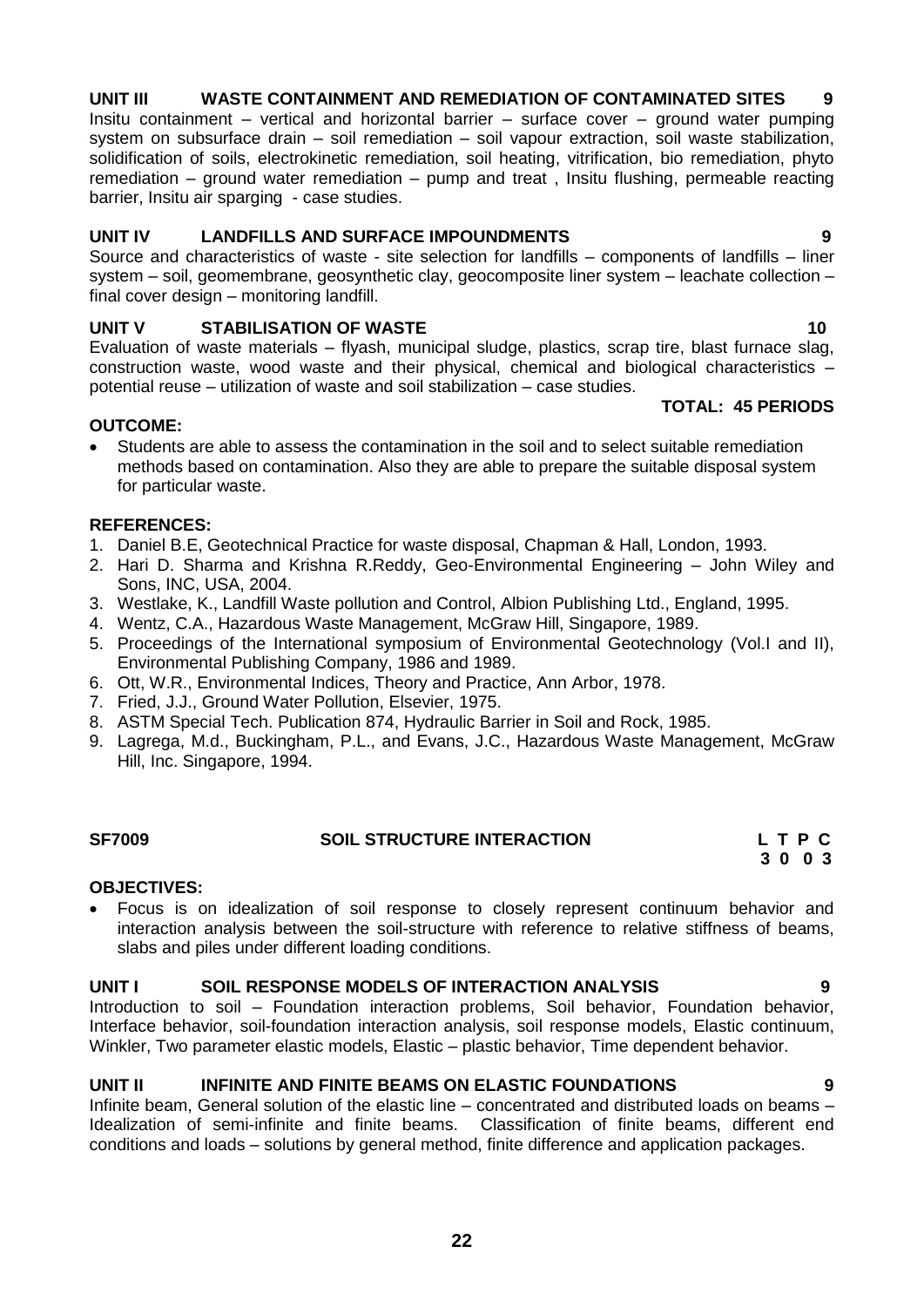### **UNIT III PLATE ON ELASTIC MEDIUM 9**

Infinite plate, elastic continuum, Winkler, Two parameters, Thin and thick plates, Analysis of finite plates, rectangular and circular plates, simple solution, ACI method, Numerical analysis of finite plates, Analysis of highway and airfield pavements – Application packages.

### **UNIT IV ANALYSIS OF PILE AND PILE GROUPS 9**

Elastic analysis of single pile – Methods of analysis for settlement of pile – Solutions for settlement and load distribution in pile – Pile tip load – settlement of pile groups – Analysis – Interaction between piles – end bearing and floating piles – Effect of pile cap – Piled raft – Application packages.<br>UNIT V

### **LATERALLY LOADED PILE 1999**

Load - deflection prediction for laterally loaded piles, subgrade reaction and elastic analysis, Interaction analysis, pile raft system, solutions through influence charts and Application packages.

### **TOTAL : 45 PERIODS**

### **OUTCOME:**

 At the end of this course students will have the capacity to idealize soil response in order to analyze and design foundation elements subjected to different loadings.

### **REFERENCE**

- 1. Salgado,R., The Engineering of Foundations, Tata McGraw Hill Education Private Limited, New Delhi, 2011.
- 2. Murthy, V.N.S., Advanced Foundation Engineering, CBS Publishers, New Delhi, 2007.
- 3. Saran, S, Analysis and Design of Substructures, Taylor & Francis Publishers, 2006
- 4. McCarthy, D.F. Essentials of Soil Mechanics and Foundations, Basic Geotechnics, Sixth Edition, Prenticce Hall, 2002.
- 5. Hemsley, J.A, Elastic Analysis of Raft Foundations, Thomas Telford, 1998.
- 6. ACI 336, Suggested Analysis and Design Procedures for Combined Footings and Mats, American Concrete Institute, Dehit, 1988.
- 7. Scott, R.F. Foundation Analysis, Prentice Hall, 1981.
- 8. Poulos, H.G., and Davis, E.H., Pile Foundation Analysis and Design, John Wiley, 1980.
- 9. Selvadurai, A.P.S., Elastic Analysis of Soil Foundation Interaction, Elsevier 1979.
- 10. Kurien, N.P., Design of Foundation Systems: Principles and Practices Narosa Publishing House, New Delhi, 1999.

### <span id="page-22-0"></span> **SF7010 MECHANICS OF UNSATURATED SOILS L T P C 3 0 0 3**

### **OBJECTIVES:**

 To impart knowledge in assessing both physical and engineering behaviour of unsaturated soils, measurement and modeling of suction – water content and suction – hydraulic conductivity of unsaturated soils.

### **UNIT I STATE OF UNSATURATED SOIL 6**

Definition – Interdisciplinary nature of unsaturated soil – soil classification – Nature and practice – stress profiles, stress state variables - material variables – constitutive law – suction potential of soil water

### **UNIT II PHYSICS OF SOIL WATER SYSTEM 9**

Physical properties of Air and water – partial pressure and relative Humidity Density of moist air – surface Tension – cavitations of water. Solubility of Air in water – Air – water solid interface – vapor pressure lowering – soil water characteristic-curve. Capillary tube model – contacting sphere model. Young Laplace equation – Height of capillary rise – Rate of capillary rise – capillary pore size distribution – theoretical basis – determination – laboratory method.